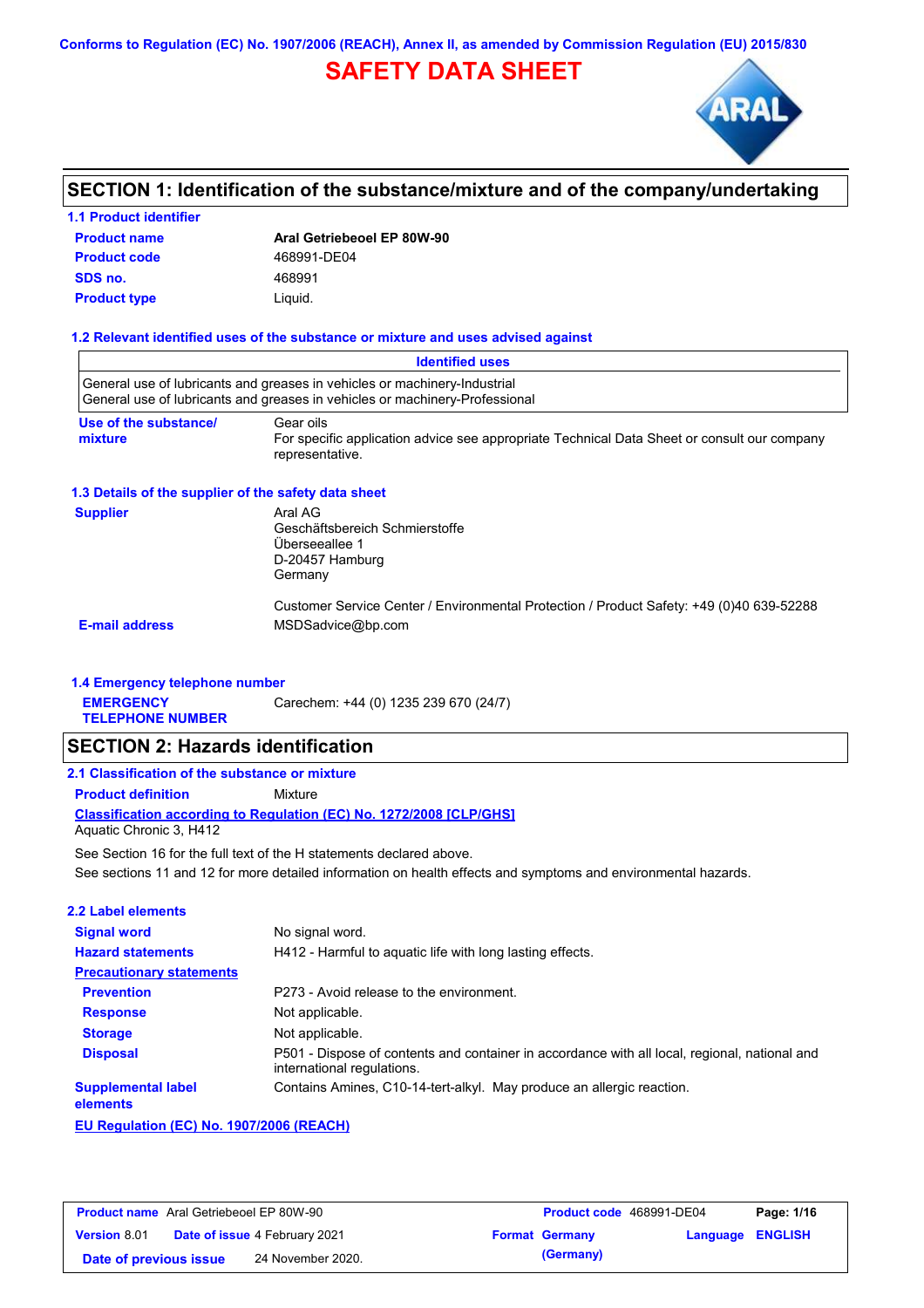# **SECTION 2: Hazards identification**

| <b>Annex XVII - Restrictions</b><br>on the manufacture,                                                                  | Not applicable.                                                                                               |
|--------------------------------------------------------------------------------------------------------------------------|---------------------------------------------------------------------------------------------------------------|
| placing on the market                                                                                                    |                                                                                                               |
| and use of certain<br>dangerous substances,                                                                              |                                                                                                               |
| mixtures and articles                                                                                                    |                                                                                                               |
| <b>Special packaging requirements</b>                                                                                    |                                                                                                               |
| <b>Containers to be fitted</b><br>with child-resistant<br>fastenings                                                     | Not applicable.                                                                                               |
| <b>Tactile warning of danger</b>                                                                                         | Not applicable.                                                                                               |
| 2.3 Other hazards                                                                                                        |                                                                                                               |
| <b>Results of PBT and vPvB</b><br>assessment                                                                             | Product does not meet the criteria for PBT or vPvB according to Regulation (EC) No. 1907/2006,<br>Annex XIII. |
| <b>Product meets the criteria</b><br>for PBT or vPvB according<br>to Regulation (EC) No.<br><b>1907/2006, Annex XIII</b> | This mixture does not contain any substances that are assessed to be a PBT or a vPvB.                         |
| Other hazards which do<br>not result in classification                                                                   | Defatting to the skin.                                                                                        |

### **SECTION 3: Composition/information on ingredients**

#### **3.2 Mixtures**

**Product definition**

Mixture

Highly refined base oil (IP 346 DMSO extract < 3%). Proprietary performance additives.

| <b>Product/ingredient</b><br>name                                                             | <b>Identifiers</b>                             | $\frac{9}{6}$ | <b>Regulation (EC) No.</b><br><b>1272/2008 [CLP]</b>                                                                                                                                                 | <b>Type</b> |  |
|-----------------------------------------------------------------------------------------------|------------------------------------------------|---------------|------------------------------------------------------------------------------------------------------------------------------------------------------------------------------------------------------|-------------|--|
| (Z)-octadec-9-enylamine, C16-18-<br>(even numbered, saturated and<br>unsaturated)-alkylamines | REACH #: 01-2119473797-19<br>$EC: -$<br>CAS: - | $\leq$ 0.1    | Acute Tox. 4, H302<br>Skin Corr. 1B. H314<br>Eye Dam. 1, H318<br>STOT SE 3, H335<br>STOT RE 2, H373<br>Asp. Tox. 1, H304<br>Aguatic Acute 1, H400<br>$(M=10)$<br>Aquatic Chronic 1, H410<br>$(M=10)$ | $[1]$       |  |
| See Section 16 for the full text of the H statements declared above.                          |                                                |               |                                                                                                                                                                                                      |             |  |

#### **Type**

[1] Substance classified with a health or environmental hazard

- [2] Substance with a workplace exposure limit
- [3] Substance meets the criteria for PBT according to Regulation (EC) No. 1907/2006, Annex XIII
- [4] Substance meets the criteria for vPvB according to Regulation (EC) No. 1907/2006, Annex XIII
- [5] Substance of equivalent concern
- [6] Additional disclosure due to company policy

Occupational exposure limits, if available, are listed in Section 8.

### **SECTION 4: First aid measures**

| 4.1 Description of first aid measures |                                                                                                                                                                                                                                                               |
|---------------------------------------|---------------------------------------------------------------------------------------------------------------------------------------------------------------------------------------------------------------------------------------------------------------|
| <b>Eye contact</b>                    | In case of contact, immediately flush eyes with plenty of water for at least 15 minutes. Eyelids<br>should be held away from the eyeball to ensure thorough rinsing. Check for and remove any<br>contact lenses. Get medical attention.                       |
| <b>Skin contact</b>                   | Wash skin thoroughly with soap and water or use recognised skin cleanser. Remove<br>contaminated clothing and shoes. Wash clothing before reuse. Clean shoes thoroughly before<br>reuse. Get medical attention if irritation develops.                        |
| <b>Inhalation</b>                     | If inhaled, remove to fresh air. Get medical attention if symptoms occur.                                                                                                                                                                                     |
| <b>Ingestion</b>                      | Do not induce vomiting unless directed to do so by medical personnel. Never give anything by<br>mouth to an unconscious person. If unconscious, place in recovery position and get medical<br>attention immediately. Get medical attention if symptoms occur. |

| <b>Product name</b> Aral Getriebeoel EP 80W-90 |                                      | <b>Product code</b> 468991-DE04 |                         | Page: 2/16 |
|------------------------------------------------|--------------------------------------|---------------------------------|-------------------------|------------|
| <b>Version 8.01</b>                            | <b>Date of issue 4 February 2021</b> | <b>Format Germany</b>           | <b>Language ENGLISH</b> |            |
| Date of previous issue                         | 24 November 2020.                    | (Germany)                       |                         |            |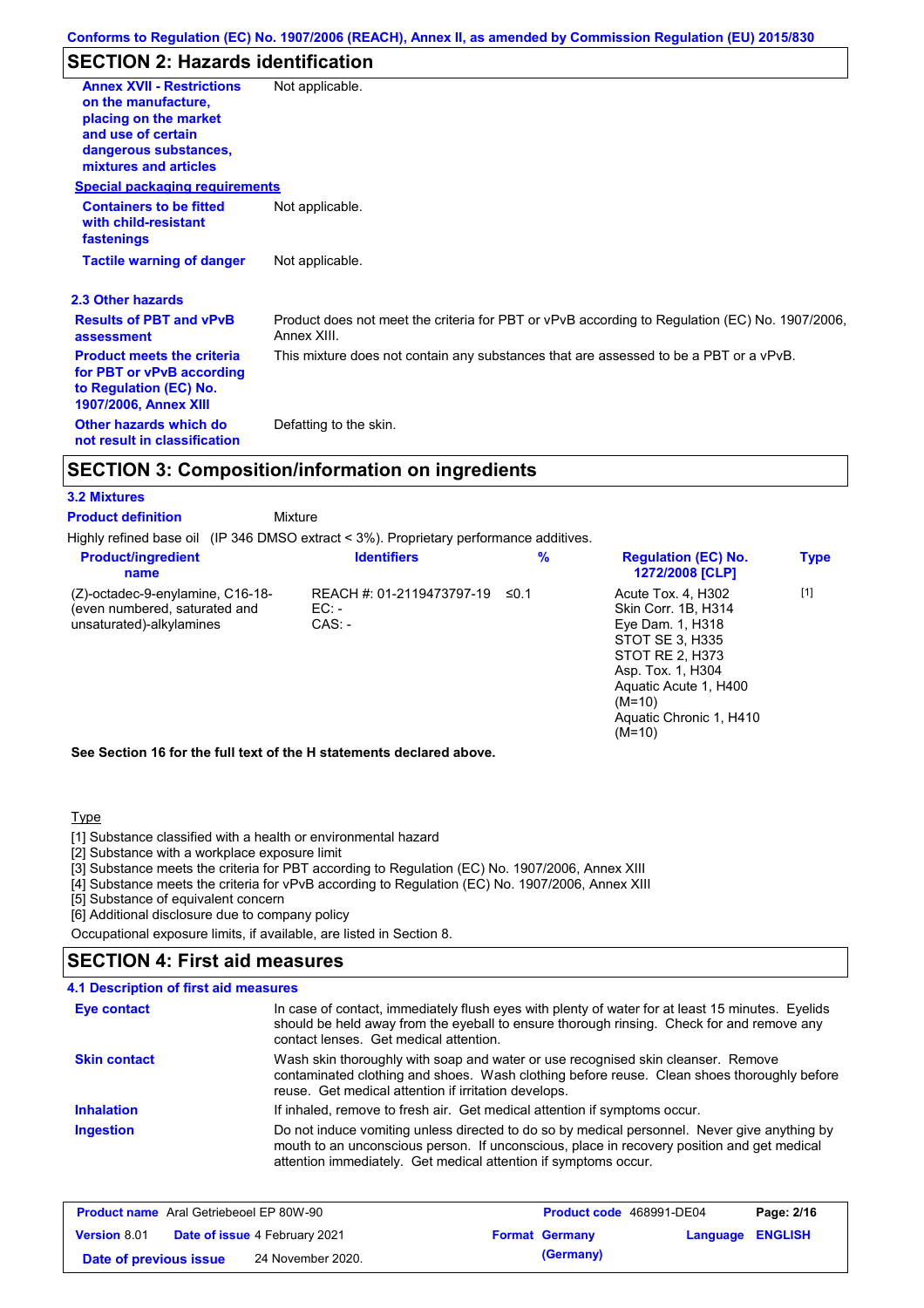| Conforms to Regulation (EC) No. 1907/2006 (REACH), Annex II, as amended by Commission Regulation (EU) 2015/830                                                              |
|-----------------------------------------------------------------------------------------------------------------------------------------------------------------------------|
| <b>SECTION 4: First aid measures</b>                                                                                                                                        |
| No action shall be taken involving any personal risk or without suitable training. It may be<br>dangerous to the person providing aid to give mouth-to-mouth resuscitation. |
| 4.2 Most important symptoms and effects, both acute and delayed                                                                                                             |
| See Section 11 for more detailed information on health effects and symptoms.                                                                                                |
|                                                                                                                                                                             |
| Vapour inhalation under ambient conditions is not normally a problem due to low vapour<br>pressure.                                                                         |
| No known significant effects or critical hazards.                                                                                                                           |
| Defatting to the skin. May cause skin dryness and irritation.                                                                                                               |
| No known significant effects or critical hazards.                                                                                                                           |
| Delayed and immediate effects as well as chronic effects from short and long-term exposure                                                                                  |
| Overexposure to the inhalation of airborne droplets or aerosols may cause irritation of the<br>respiratory tract.                                                           |
| Ingestion of large quantities may cause nausea and diarrhoea.                                                                                                               |
| Prolonged or repeated contact can defat the skin and lead to irritation and/or dermatitis.                                                                                  |
| Potential risk of transient stinging or redness if accidental eye contact occurs.                                                                                           |
|                                                                                                                                                                             |

#### **4.3 Indication of any immediate medical attention and special treatment needed**

Notes to physician Treatment should in general be symptomatic and directed to relieving any effects.

| <b>SECTION 5: Firefighting measures</b>                                                                                                                             |                                                                                                                                                                                                                                                                                                                                                                                       |  |  |
|---------------------------------------------------------------------------------------------------------------------------------------------------------------------|---------------------------------------------------------------------------------------------------------------------------------------------------------------------------------------------------------------------------------------------------------------------------------------------------------------------------------------------------------------------------------------|--|--|
| 5.1 Extinguishing media                                                                                                                                             |                                                                                                                                                                                                                                                                                                                                                                                       |  |  |
| <b>Suitable extinguishing</b><br>media                                                                                                                              | Use foam or all-purpose dry chemical to extinguish.                                                                                                                                                                                                                                                                                                                                   |  |  |
| <b>Unsuitable extinguishing</b><br>media                                                                                                                            | Do not use water jet. The use of a water jet may cause the fire to spread by splashing the<br>burning product.                                                                                                                                                                                                                                                                        |  |  |
| 5.2 Special hazards arising from the substance or mixture                                                                                                           |                                                                                                                                                                                                                                                                                                                                                                                       |  |  |
| <b>Hazards from the</b><br>substance or mixture                                                                                                                     | In a fire or if heated, a pressure increase will occur and the container may burst.                                                                                                                                                                                                                                                                                                   |  |  |
| <b>Hazardous combustion</b><br>Combustion products may include the following:<br>carbon oxides (CO, CO <sub>2</sub> ) (carbon monoxide, carbon dioxide)<br>products |                                                                                                                                                                                                                                                                                                                                                                                       |  |  |
| <b>5.3 Advice for firefighters</b>                                                                                                                                  |                                                                                                                                                                                                                                                                                                                                                                                       |  |  |
| <b>Special precautions for</b><br>fire-fighters                                                                                                                     | No action shall be taken involving any personal risk or without suitable training. Promptly<br>isolate the scene by removing all persons from the vicinity of the incident if there is a fire. This<br>material is harmful to aquatic organisms. Fire water contaminated with this material must be<br>contained and prevented from being discharged to any waterway, sewer or drain. |  |  |
| <b>Special protective</b><br>equipment for fire-fighters                                                                                                            | Fire-fighters should wear appropriate protective equipment and self-contained breathing<br>apparatus (SCBA) with a full face-piece operated in positive pressure mode. Clothing for fire-<br>fighters (including helmets, protective boots and gloves) conforming to European standard EN<br>469 will provide a basic level of protection for chemical incidents.                     |  |  |

### **SECTION 6: Accidental release measures**

|                                                | 6.1 Personal precautions, protective equipment and emergency procedures |                                                                                                                                                                                                                                                                                                                                                                                      |            |
|------------------------------------------------|-------------------------------------------------------------------------|--------------------------------------------------------------------------------------------------------------------------------------------------------------------------------------------------------------------------------------------------------------------------------------------------------------------------------------------------------------------------------------|------------|
| For non-emergency<br>personnel                 | appropriate personal protective equipment.                              | Contact emergency personnel. No action shall be taken involving any personal risk or without<br>suitable training. Evacuate surrounding areas. Keep unnecessary and unprotected personnel<br>from entering. Do not touch or walk through spilt material. Floors may be slippery; use care to<br>avoid falling. Avoid breathing vapour or mist. Provide adequate ventilation. Put on  |            |
| For emergency responders                       |                                                                         | Entry into a confined space or poorly ventilated area contaminated with vapour, mist or fume is<br>extremely hazardous without the correct respiratory protective equipment and a safe system of<br>work. Wear self-contained breathing apparatus. Wear a suitable chemical protective suit.<br>Chemical resistant boots. See also the information in "For non-emergency personnel". |            |
| <b>6.2 Environmental</b><br>precautions        | in large quantities.                                                    | Avoid dispersal of spilt material and runoff and contact with soil, waterways, drains and sewers.<br>Inform the relevant authorities if the product has caused environmental pollution (sewers,<br>waterways, soil or air). Water polluting material. May be harmful to the environment if released                                                                                  |            |
| <b>Product name</b> Aral Getriebeoel FP 80W-90 |                                                                         | <b>Product code</b> 468991-DF04                                                                                                                                                                                                                                                                                                                                                      | Page: 3/16 |

| <b>Product name</b> Aral Getriebeoel EP 80W-90 |                                      | Product code 468991-DE04 |                  | Page: 3/16 |
|------------------------------------------------|--------------------------------------|--------------------------|------------------|------------|
| <b>Version 8.01</b>                            | <b>Date of issue 4 February 2021</b> | <b>Format Germany</b>    | Language ENGLISH |            |
| Date of previous issue                         | 24 November 2020.                    | (Germany)                |                  |            |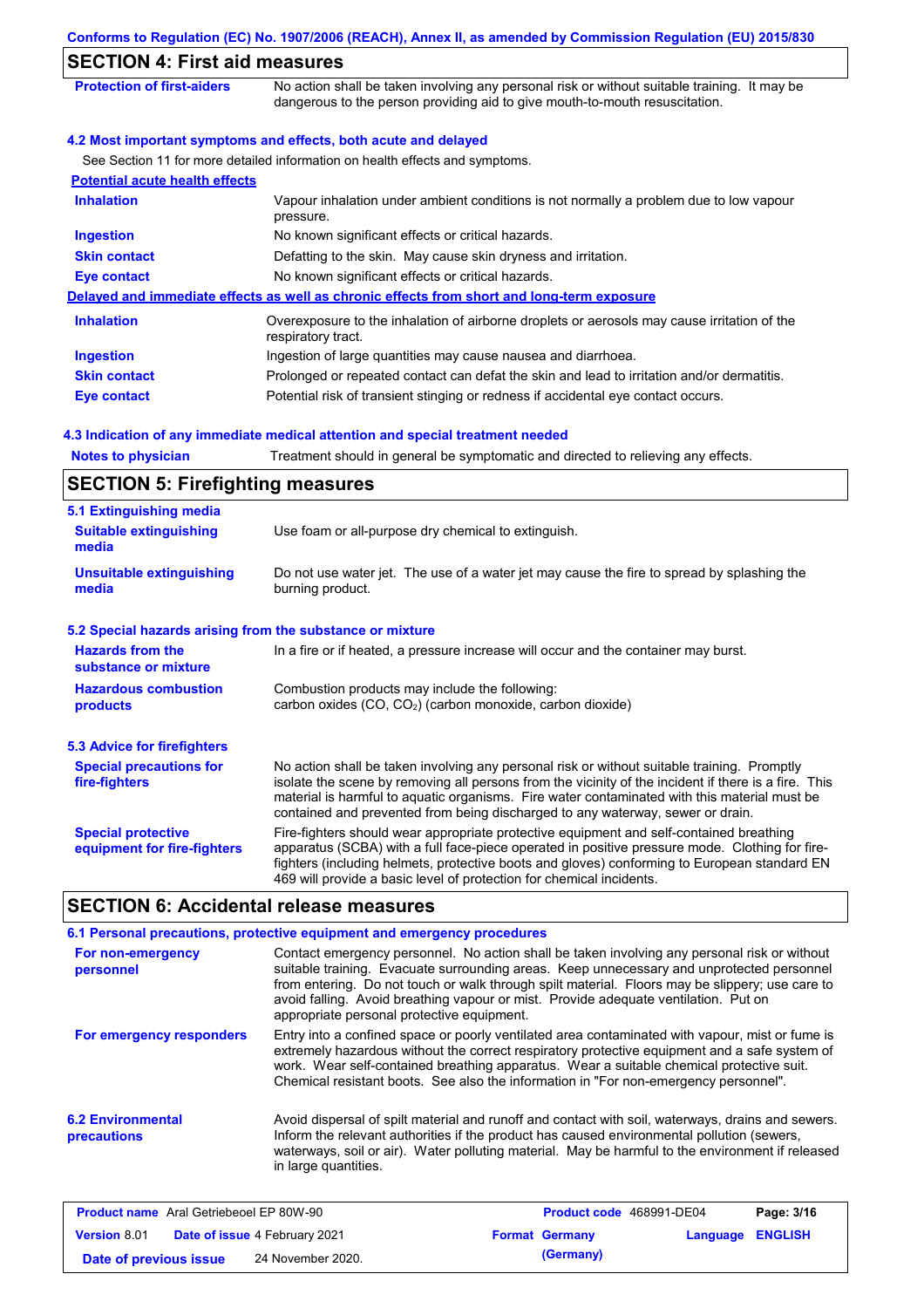### **SECTION 6: Accidental release measures**

|                                           | 6.3 Methods and material for containment and cleaning up                                                                                                                                                                                                                                                                                                                                                                                                                                                              |
|-------------------------------------------|-----------------------------------------------------------------------------------------------------------------------------------------------------------------------------------------------------------------------------------------------------------------------------------------------------------------------------------------------------------------------------------------------------------------------------------------------------------------------------------------------------------------------|
| <b>Small spill</b>                        | Stop leak if without risk. Move containers from spill area. Absorb with an inert material and<br>place in an appropriate waste disposal container. Dispose of via a licensed waste disposal<br>contractor.                                                                                                                                                                                                                                                                                                            |
| Large spill                               | Stop leak if without risk. Move containers from spill area. Approach the release from upwind.<br>Prevent entry into sewers, water courses, basements or confined areas. Contain and collect<br>spillage with non-combustible, absorbent material e.g. sand, earth, vermiculite or diatomaceous<br>earth and place in container for disposal according to local regulations. Contaminated<br>absorbent material may pose the same hazard as the spilt product. Dispose of via a licensed<br>waste disposal contractor. |
| 6.4 Reference to other<br><b>sections</b> | See Section 1 for emergency contact information.<br>See Section 5 for firefighting measures.<br>See Section 8 for information on appropriate personal protective equipment.<br>See Section 12 for environmental precautions.<br>See Section 13 for additional waste treatment information.                                                                                                                                                                                                                            |

### **SECTION 7: Handling and storage**

The information in this section contains generic advice and guidance. The list of Identified Uses in Section 1 should be consulted for any available use-specific information provided in the Exposure Scenario(s).

#### **7.1 Precautions for safe handling**

| <b>Protective measures</b>                                                           | Put on appropriate personal protective equipment. Do not ingest. Avoid contact with eyes, skin<br>and clothing. Avoid breathing vapour or mist. Avoid contact of spilt material and runoff with<br>soil and surface waterways. Keep in the original container or an approved alternative made<br>from a compatible material, kept tightly closed when not in use. Do not reuse container. Empty<br>containers retain product residue and can be hazardous.                                                                                                    |
|--------------------------------------------------------------------------------------|---------------------------------------------------------------------------------------------------------------------------------------------------------------------------------------------------------------------------------------------------------------------------------------------------------------------------------------------------------------------------------------------------------------------------------------------------------------------------------------------------------------------------------------------------------------|
| <b>Advice on general</b><br>occupational hygiene                                     | Eating, drinking and smoking should be prohibited in areas where this material is handled,<br>stored and processed. Wash thoroughly after handling. Remove contaminated clothing and<br>protective equipment before entering eating areas. See also Section 8 for additional<br>information on hygiene measures.                                                                                                                                                                                                                                              |
| <b>7.2 Conditions for safe</b><br>storage, including any<br><i>incompatibilities</i> | Store in accordance with local regulations. Store in a dry, cool and well-ventilated area, away<br>from incompatible materials (see Section 10). Keep away from heat and direct sunlight. Keep<br>container tightly closed and sealed until ready for use. Containers that have been opened must<br>be carefully resealed and kept upright to prevent leakage. Store and use only in equipment/<br>containers designed for use with this product. Do not store in unlabelled containers. Use<br>appropriate containment to avoid environmental contamination. |
| <b>Not suitable</b>                                                                  | Prolonged exposure to elevated temperature                                                                                                                                                                                                                                                                                                                                                                                                                                                                                                                    |
| <b>Germany - Storage code</b>                                                        | 10                                                                                                                                                                                                                                                                                                                                                                                                                                                                                                                                                            |
| 7.3 Specific end use(s)                                                              |                                                                                                                                                                                                                                                                                                                                                                                                                                                                                                                                                               |

#### **Recommendations**

See section 1.2 and Exposure scenarios in annex, if applicable.

#### **SECTION 8: Exposure controls/personal protection**

**The information in this section contains generic advice and guidance. The list of Identified Uses in Section 1 should be consulted for any available use-specific information provided in the Exposure Scenario(s).**

#### **8.1 Control parameters**

#### **Occupational exposure limits**

No exposure limit value known.

```
Recommended monitoring 
procedures
                                If this product contains ingredients with exposure limits, personal, workplace atmosphere or 
                                biological monitoring may be required to determine the effectiveness of the ventilation or other 
                                control measures and/or the necessity to use respiratory protective equipment. Reference 
                                should be made to monitoring standards, such as the following: European Standard EN 689 
                                (Workplace atmospheres - Guidance for the assessment of exposure by inhalation to chemical 
                                agents for comparison with limit values and measurement strategy) European Standard EN 
                                14042 (Workplace atmospheres - Guide for the application and use of procedures for the 
                                assessment of exposure to chemical and biological agents) European Standard EN 482 
                                (Workplace atmospheres - General requirements for the performance of procedures for the 
                                measurement of chemical agents) Reference to national guidance documents for methods for
```
#### **Derived No Effect Level**

No DNELs/DMELs available.

#### **Predicted No Effect Concentration**

| <b>Product name</b> Aral Getriebeoel EP 80W-90 |  | <b>Product code</b> 468991-DE04      |  | Page: 4/16            |                         |  |
|------------------------------------------------|--|--------------------------------------|--|-----------------------|-------------------------|--|
| <b>Version 8.01</b>                            |  | <b>Date of issue 4 February 2021</b> |  | <b>Format Germany</b> | <b>Language ENGLISH</b> |  |
| Date of previous issue                         |  | 24 November 2020.                    |  | (Germany)             |                         |  |

the determination of hazardous substances will also be required.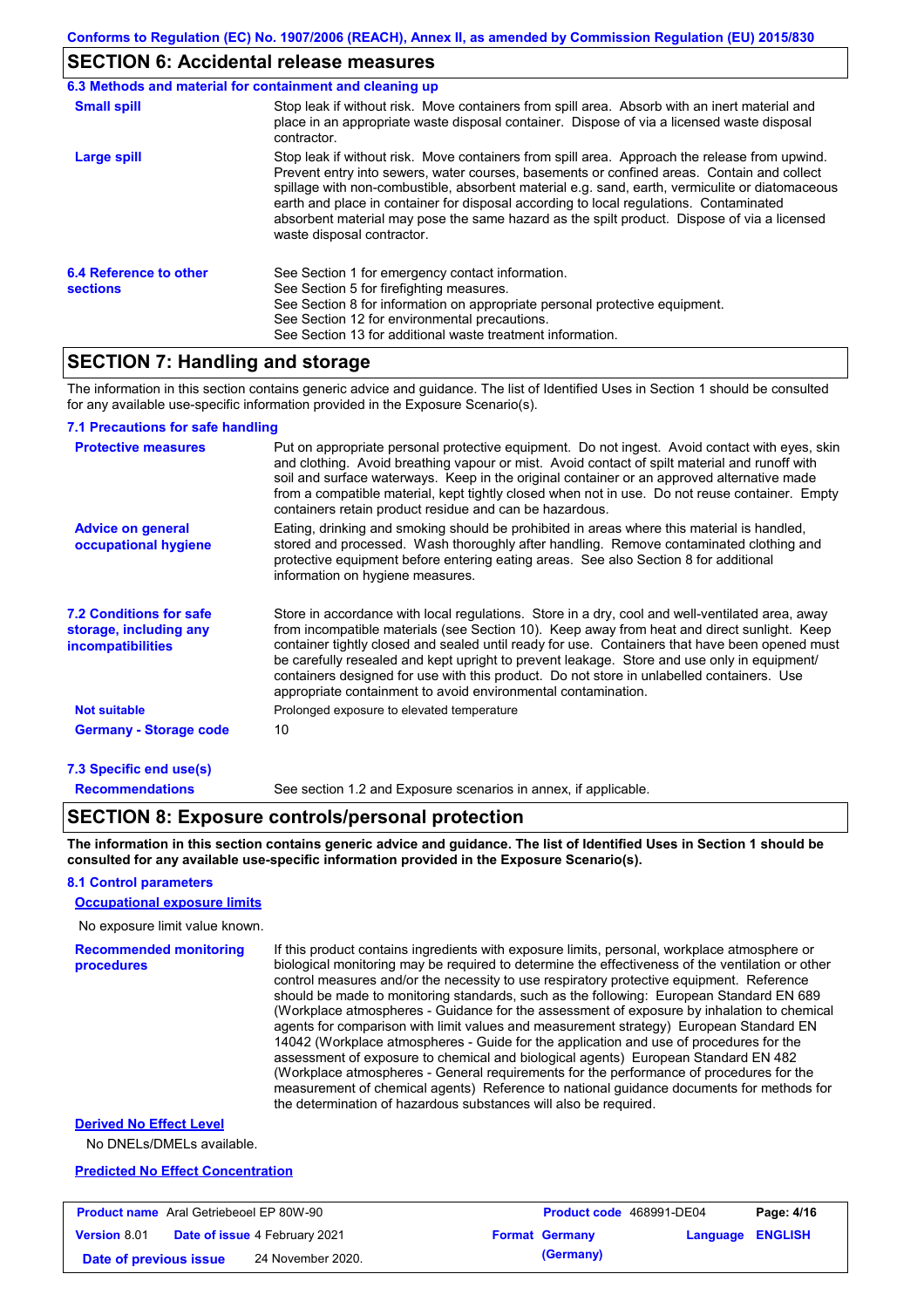# **SECTION 8: Exposure controls/personal protection**

No PNECs available

| <b>8.2 Exposure controls</b>                      |                                                                                                                                                                                                                                                                                                                                                                                                                                                                                                                                                                                                                                                                                                                                                                                                                                                                                                                                                                                                         |                  |  |  |  |  |
|---------------------------------------------------|---------------------------------------------------------------------------------------------------------------------------------------------------------------------------------------------------------------------------------------------------------------------------------------------------------------------------------------------------------------------------------------------------------------------------------------------------------------------------------------------------------------------------------------------------------------------------------------------------------------------------------------------------------------------------------------------------------------------------------------------------------------------------------------------------------------------------------------------------------------------------------------------------------------------------------------------------------------------------------------------------------|------------------|--|--|--|--|
| <b>Appropriate engineering</b><br><b>controls</b> | Provide exhaust ventilation or other engineering controls to keep the relevant airborne<br>concentrations below their respective occupational exposure limits.<br>All activities involving chemicals should be assessed for their risks to health, to ensure<br>exposures are adequately controlled. Personal protective equipment should only be considered<br>after other forms of control measures (e.g. engineering controls) have been suitably evaluated.<br>Personal protective equipment should conform to appropriate standards, be suitable for use, be<br>kept in good condition and properly maintained.<br>Your supplier of personal protective equipment should be consulted for advice on selection and<br>appropriate standards. For further information contact your national organisation for standards.<br>The final choice of protective equipment will depend upon a risk assessment. It is important to<br>ensure that all items of personal protective equipment are compatible. |                  |  |  |  |  |
| <b>Individual protection measures</b>             |                                                                                                                                                                                                                                                                                                                                                                                                                                                                                                                                                                                                                                                                                                                                                                                                                                                                                                                                                                                                         |                  |  |  |  |  |
| <b>Hygiene measures</b>                           | Wash hands, forearms and face thoroughly after handling chemical products, before eating,<br>smoking and using the lavatory and at the end of the working period. Ensure that eyewash<br>stations and safety showers are close to the workstation location.                                                                                                                                                                                                                                                                                                                                                                                                                                                                                                                                                                                                                                                                                                                                             |                  |  |  |  |  |
| <b>Respiratory protection</b>                     | In case of insufficient ventilation, wear suitable respiratory equipment.<br>The correct choice of respiratory protection depends upon the chemicals being handled, the<br>conditions of work and use, and the condition of the respiratory equipment. Safety procedures<br>should be developed for each intended application. Respiratory protection equipment should<br>therefore be chosen in consultation with the supplier/manufacturer and with a full assessment<br>of the working conditions.                                                                                                                                                                                                                                                                                                                                                                                                                                                                                                   |                  |  |  |  |  |
| <b>Eye/face protection</b>                        | Safety glasses with side shields.                                                                                                                                                                                                                                                                                                                                                                                                                                                                                                                                                                                                                                                                                                                                                                                                                                                                                                                                                                       |                  |  |  |  |  |
| <b>Skin protection</b>                            |                                                                                                                                                                                                                                                                                                                                                                                                                                                                                                                                                                                                                                                                                                                                                                                                                                                                                                                                                                                                         |                  |  |  |  |  |
| <b>Hand protection</b>                            | <b>General Information:</b><br>Because specific work environments and material handling practices vary, safety procedures<br>should be developed for each intended application. The correct choice of protective gloves<br>depends upon the chemicals being handled, and the conditions of work and use. Most gloves<br>provide protection for only a limited time before they must be discarded and replaced (even the<br>best chemically resistant gloves will break down after repeated chemical exposures).                                                                                                                                                                                                                                                                                                                                                                                                                                                                                         |                  |  |  |  |  |
|                                                   | Gloves should be chosen in consultation with the supplier / manufacturer and taking account of<br>a full assessment of the working conditions.<br>Recommended: Nitrile gloves.<br><b>Breakthrough time:</b>                                                                                                                                                                                                                                                                                                                                                                                                                                                                                                                                                                                                                                                                                                                                                                                             |                  |  |  |  |  |
|                                                   |                                                                                                                                                                                                                                                                                                                                                                                                                                                                                                                                                                                                                                                                                                                                                                                                                                                                                                                                                                                                         |                  |  |  |  |  |
|                                                   | Breakthrough time data are generated by glove manufacturers under laboratory test conditions<br>and represent how long a glove can be expected to provide effective permeation resistance. It<br>is important when following breakthrough time recommendations that actual workplace<br>conditions are taken into account. Always consult with your glove supplier for up-to-date<br>technical information on breakthrough times for the recommended glove type.<br>Our recommendations on the selection of gloves are as follows:                                                                                                                                                                                                                                                                                                                                                                                                                                                                      |                  |  |  |  |  |
|                                                   | Continuous contact:                                                                                                                                                                                                                                                                                                                                                                                                                                                                                                                                                                                                                                                                                                                                                                                                                                                                                                                                                                                     |                  |  |  |  |  |
|                                                   | Gloves with a minimum breakthrough time of 240 minutes, or >480 minutes if suitable gloves<br>can be obtained.<br>If suitable gloves are not available to offer that level of protection, gloves with shorter<br>breakthrough times may be acceptable as long as appropriate glove maintenance and<br>replacement regimes are determined and adhered to.                                                                                                                                                                                                                                                                                                                                                                                                                                                                                                                                                                                                                                                |                  |  |  |  |  |
|                                                   | Short-term / splash protection:                                                                                                                                                                                                                                                                                                                                                                                                                                                                                                                                                                                                                                                                                                                                                                                                                                                                                                                                                                         |                  |  |  |  |  |
|                                                   | Recommended breakthrough times as above.<br>It is recognised that for short-term, transient exposures, gloves with shorter breakthrough times<br>may commonly be used. Therefore, appropriate maintenance and replacement regimes must<br>be determined and rigorously followed.                                                                                                                                                                                                                                                                                                                                                                                                                                                                                                                                                                                                                                                                                                                        |                  |  |  |  |  |
|                                                   | <b>Glove Thickness:</b><br>For general applications, we recommend gloves with a thickness typically greater than 0.35 mm.                                                                                                                                                                                                                                                                                                                                                                                                                                                                                                                                                                                                                                                                                                                                                                                                                                                                               |                  |  |  |  |  |
|                                                   |                                                                                                                                                                                                                                                                                                                                                                                                                                                                                                                                                                                                                                                                                                                                                                                                                                                                                                                                                                                                         |                  |  |  |  |  |
|                                                   | It should be emphasised that glove thickness is not necessarily a good predictor of glove<br>resistance to a specific chemical, as the permeation efficiency of the glove will be dependent<br>on the exact composition of the glove material. Therefore, glove selection should also be based                                                                                                                                                                                                                                                                                                                                                                                                                                                                                                                                                                                                                                                                                                          |                  |  |  |  |  |
| <b>Product name</b> Aral Getriebeoel EP 80W-90    | Product code 468991-DE04                                                                                                                                                                                                                                                                                                                                                                                                                                                                                                                                                                                                                                                                                                                                                                                                                                                                                                                                                                                | Page: 5/16       |  |  |  |  |
| Version 8.01<br>Date of issue 4 February 2021     | <b>Format Germany</b>                                                                                                                                                                                                                                                                                                                                                                                                                                                                                                                                                                                                                                                                                                                                                                                                                                                                                                                                                                                   | Language ENGLISH |  |  |  |  |

**Date of previous issue** 24 November 2020. **(Germany)**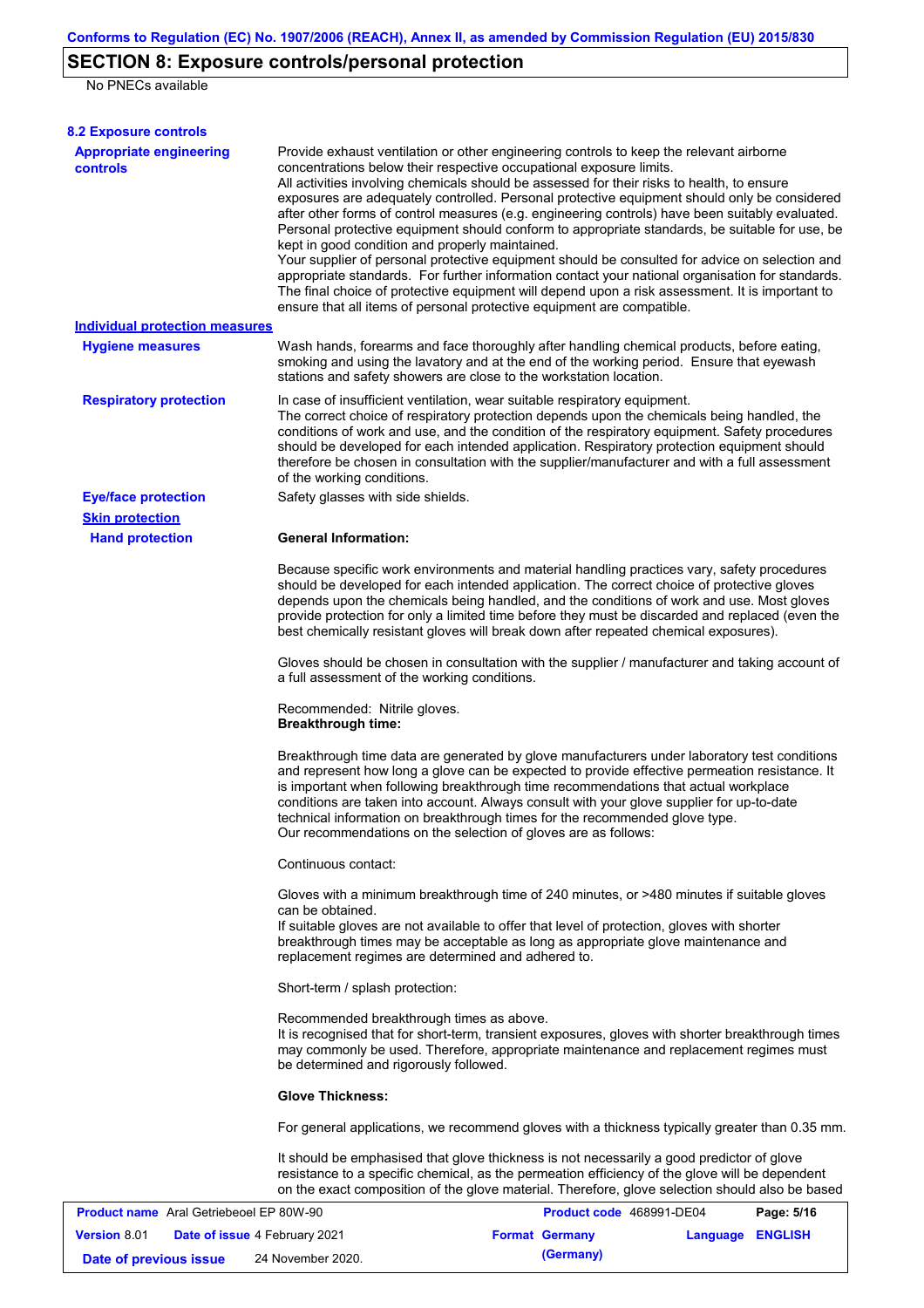# **SECTION 8: Exposure controls/personal protection**

|                                                  | on consideration of the task requirements and knowledge of breakthrough times.<br>Glove thickness may also vary depending on the glove manufacturer, the glove type and the<br>glove model. Therefore, the manufacturers' technical data should always be taken into account<br>to ensure selection of the most appropriate glove for the task.                                                                                                                                                                                                                                                                                                                                       |
|--------------------------------------------------|---------------------------------------------------------------------------------------------------------------------------------------------------------------------------------------------------------------------------------------------------------------------------------------------------------------------------------------------------------------------------------------------------------------------------------------------------------------------------------------------------------------------------------------------------------------------------------------------------------------------------------------------------------------------------------------|
|                                                  | Note: Depending on the activity being conducted, gloves of varying thickness may be required<br>for specific tasks. For example:                                                                                                                                                                                                                                                                                                                                                                                                                                                                                                                                                      |
|                                                  | • Thinner gloves (down to 0.1 mm or less) may be required where a high degree of manual<br>dexterity is needed. However, these gloves are only likely to give short duration protection and<br>would normally be just for single use applications, then disposed of.                                                                                                                                                                                                                                                                                                                                                                                                                  |
|                                                  | • Thicker gloves (up to 3 mm or more) may be required where there is a mechanical (as well<br>as a chemical) risk i.e. where there is abrasion or puncture potential.                                                                                                                                                                                                                                                                                                                                                                                                                                                                                                                 |
| <b>Skin and body</b>                             | Use of protective clothing is good industrial practice.<br>Personal protective equipment for the body should be selected based on the task being<br>performed and the risks involved and should be approved by a specialist before handling this<br>product.<br>Cotton or polyester/cotton overalls will only provide protection against light superficial<br>contamination that will not soak through to the skin. Overalls should be laundered on a regular<br>basis. When the risk of skin exposure is high (e.g. when cleaning up spillages or if there is a<br>risk of splashing) then chemical resistant aprons and/or impervious chemical suits and boots<br>will be required. |
| <b>Refer to standards:</b>                       | Respiratory protection: EN 529<br>Gloves: EN 420, EN 374<br>Eye protection: EN 166<br>Filtering half-mask: EN 149<br>Filtering half-mask with valve: EN 405<br>Half-mask: EN 140 plus filter<br>Full-face mask: EN 136 plus filter<br>Particulate filters: EN 143<br>Gas/combined filters: EN 14387                                                                                                                                                                                                                                                                                                                                                                                   |
| <b>Environmental exposure</b><br><b>controls</b> | Emissions from ventilation or work process equipment should be checked to ensure they<br>comply with the requirements of environmental protection legislation. In some cases, fume<br>scrubbers, filters or engineering modifications to the process equipment will be necessary to<br>reduce emissions to acceptable levels.                                                                                                                                                                                                                                                                                                                                                         |

### **SECTION 9: Physical and chemical properties**

### **9.1 Information on basic physical and chemical properties**

| <b>Appearance</b>                                      |                                                                         |
|--------------------------------------------------------|-------------------------------------------------------------------------|
| <b>Physical state</b>                                  | Liquid.                                                                 |
| Colour                                                 | Amber.                                                                  |
| <b>Odour</b>                                           | Not available.                                                          |
| <b>Odour threshold</b>                                 | Not available.                                                          |
| рH                                                     | Not available.                                                          |
| <b>Melting point/freezing point</b>                    | Not available.                                                          |
| Initial boiling point and boiling<br>range             | Not available.                                                          |
| <b>Pour point</b>                                      | $-30 °C$                                                                |
| <b>Flash point</b>                                     | Open cup: 234°C (453.2°F) [Cleveland.]                                  |
| <b>Evaporation rate</b>                                | Not available.                                                          |
| <b>Flammability (solid, gas)</b>                       | Not available.                                                          |
| <b>Upper/lower flammability or</b><br>explosive limits | Not available.                                                          |
| <b>Vapour pressure</b>                                 | Not available.                                                          |
| <b>Vapour density</b>                                  | Not available.                                                          |
| <b>Relative density</b>                                | Not available.                                                          |
| <b>Density</b>                                         | $<$ 1000 kg/m <sup>3</sup> (<1 g/cm <sup>3</sup> ) at 15 <sup>°</sup> C |
| <b>Solubility(ies)</b>                                 | insoluble in water.                                                     |
| <b>Partition coefficient: n-octanol/</b><br>water      | Not available.                                                          |

| <b>Product name</b> Aral Getriebeoel EP 80W-90 |  | <b>Product code</b> 468991-DE04      |  | Page: 6/16            |                         |  |
|------------------------------------------------|--|--------------------------------------|--|-----------------------|-------------------------|--|
| <b>Version 8.01</b>                            |  | <b>Date of issue 4 February 2021</b> |  | <b>Format Germany</b> | <b>Language ENGLISH</b> |  |
| Date of previous issue                         |  | 24 November 2020.                    |  | (Germany)             |                         |  |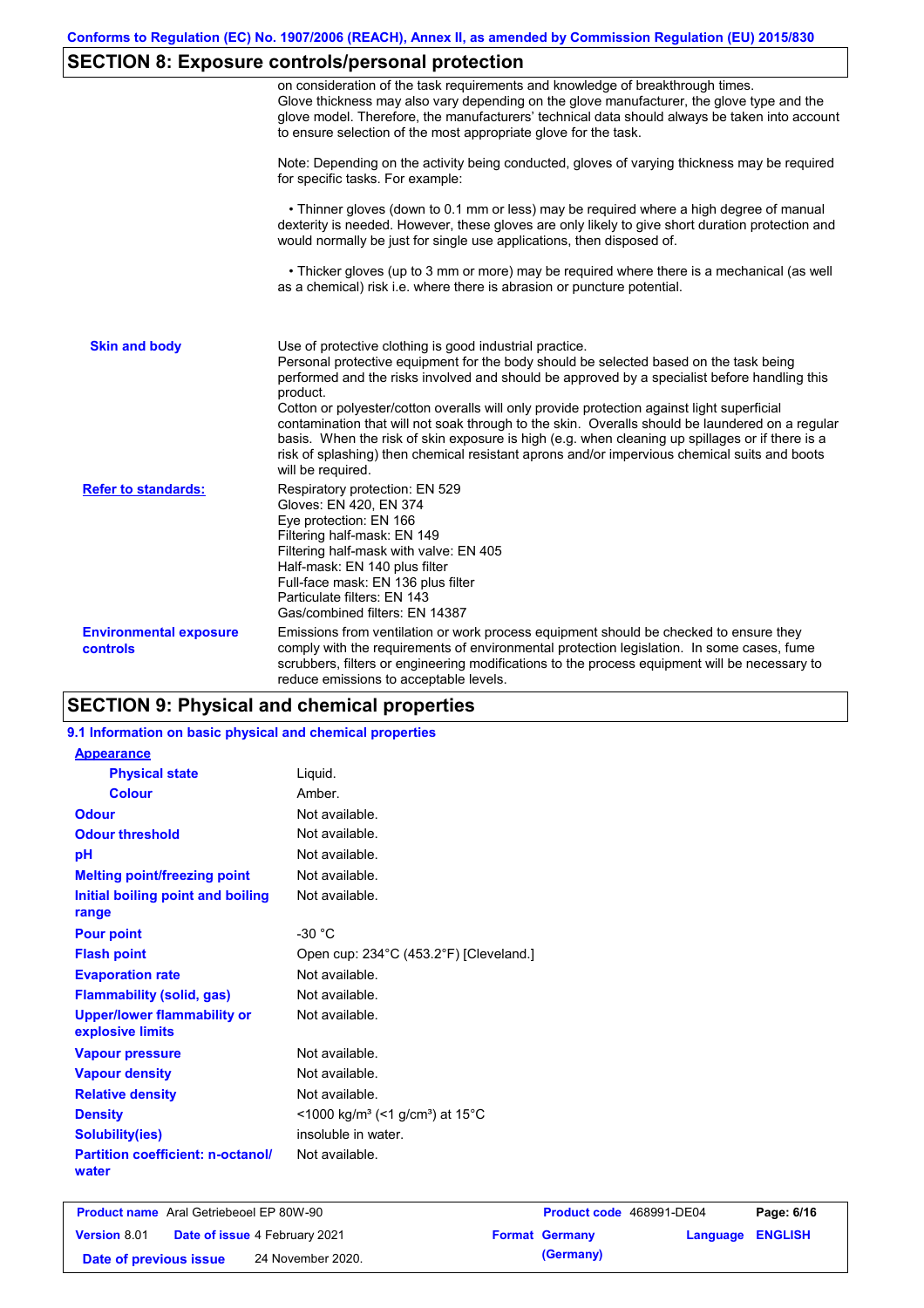# **SECTION 9: Physical and chemical properties**

| <b>Auto-ignition temperature</b> | Not available.                                                                                                                                         |
|----------------------------------|--------------------------------------------------------------------------------------------------------------------------------------------------------|
| <b>Decomposition temperature</b> | Not available.                                                                                                                                         |
| <b>Viscosity</b>                 | Kinematic: 138.5 mm <sup>2</sup> /s $(138.5 \text{ cSt})$ at 40 $^{\circ}$ C<br>Kinematic: 13.8 to 14.2 mm <sup>2</sup> /s (13.8 to 14.2 cSt) at 100°C |
| <b>Explosive properties</b>      | Not available.                                                                                                                                         |
| <b>Oxidising properties</b>      | Not available.                                                                                                                                         |

#### **9.2 Other information**

No additional information.

| <b>SECTION 10: Stability and reactivity</b>     |                                                                                                                                                                         |  |  |  |
|-------------------------------------------------|-------------------------------------------------------------------------------------------------------------------------------------------------------------------------|--|--|--|
| <b>10.1 Reactivity</b>                          | No specific test data available for this product. Refer to Conditions to avoid and Incompatible<br>materials for additional information.                                |  |  |  |
| <b>10.2 Chemical stability</b>                  | The product is stable.                                                                                                                                                  |  |  |  |
| 10.3 Possibility of<br>hazardous reactions      | Under normal conditions of storage and use, hazardous reactions will not occur.<br>Under normal conditions of storage and use, hazardous polymerisation will not occur. |  |  |  |
| <b>10.4 Conditions to avoid</b>                 | Avoid all possible sources of ignition (spark or flame).                                                                                                                |  |  |  |
| 10.5 Incompatible materials                     | Reactive or incompatible with the following materials: oxidising materials.                                                                                             |  |  |  |
| <b>10.6 Hazardous</b><br>decomposition products | Under normal conditions of storage and use, hazardous decomposition products should not be<br>produced.                                                                 |  |  |  |

## **SECTION 11: Toxicological information**

### **11.1 Information on toxicological effects**

### **Acute toxicity estimates**

| <b>Product/ingredient name</b>                                                             |                                                                                                                             | Oral (mg/<br>kg) | <b>Dermal</b><br>(mg/kg) | <b>Inhalation</b><br>(gases)<br>(ppm) | <b>Inhalation</b><br>(vapours)<br>(mg/l) | <b>Inhalation</b><br>(dusts<br>and mists)<br>(mg/l) |                |
|--------------------------------------------------------------------------------------------|-----------------------------------------------------------------------------------------------------------------------------|------------------|--------------------------|---------------------------------------|------------------------------------------|-----------------------------------------------------|----------------|
| (Z)-octadec-9-enylamine, C16-18-(even numbered,<br>saturated and unsaturated)-alkylamines  |                                                                                                                             | 500              | N/A                      | N/A                                   | N/A                                      | N/A                                                 |                |
| <b>Information on likely</b><br>routes of exposure                                         | Routes of entry anticipated: Dermal, Inhalation.                                                                            |                  |                          |                                       |                                          |                                                     |                |
| <b>Potential acute health effects</b>                                                      |                                                                                                                             |                  |                          |                                       |                                          |                                                     |                |
| <b>Inhalation</b>                                                                          | Vapour inhalation under ambient conditions is not normally a problem due to low vapour<br>pressure.                         |                  |                          |                                       |                                          |                                                     |                |
| <b>Ingestion</b>                                                                           | No known significant effects or critical hazards.                                                                           |                  |                          |                                       |                                          |                                                     |                |
| <b>Skin contact</b>                                                                        | Defatting to the skin. May cause skin dryness and irritation.                                                               |                  |                          |                                       |                                          |                                                     |                |
| <b>Eye contact</b>                                                                         | No known significant effects or critical hazards.                                                                           |                  |                          |                                       |                                          |                                                     |                |
| Symptoms related to the physical, chemical and toxicological characteristics               |                                                                                                                             |                  |                          |                                       |                                          |                                                     |                |
| <b>Inhalation</b>                                                                          | May be harmful by inhalation if exposure to vapour, mists or fumes resulting from thermal<br>decomposition products occurs. |                  |                          |                                       |                                          |                                                     |                |
| <b>Ingestion</b>                                                                           | No specific data.                                                                                                           |                  |                          |                                       |                                          |                                                     |                |
| <b>Skin contact</b>                                                                        | Adverse symptoms may include the following:<br>irritation<br>dryness<br>cracking                                            |                  |                          |                                       |                                          |                                                     |                |
| <b>Eye contact</b>                                                                         | No specific data.                                                                                                           |                  |                          |                                       |                                          |                                                     |                |
| Delayed and immediate effects as well as chronic effects from short and long-term exposure |                                                                                                                             |                  |                          |                                       |                                          |                                                     |                |
| <b>Inhalation</b>                                                                          | Overexposure to the inhalation of airborne droplets or aerosols may cause irritation of the<br>respiratory tract.           |                  |                          |                                       |                                          |                                                     |                |
| <b>Ingestion</b>                                                                           | Ingestion of large quantities may cause nausea and diarrhoea.                                                               |                  |                          |                                       |                                          |                                                     |                |
| <b>Skin contact</b>                                                                        | Prolonged or repeated contact can defat the skin and lead to irritation and/or dermatitis.                                  |                  |                          |                                       |                                          |                                                     |                |
| <b>Eye contact</b>                                                                         | Potential risk of transient stinging or redness if accidental eye contact occurs.                                           |                  |                          |                                       |                                          |                                                     |                |
| <b>Potential chronic health effects</b>                                                    |                                                                                                                             |                  |                          |                                       |                                          |                                                     |                |
| <b>Product name</b> Aral Getriebeoel EP 80W-90                                             |                                                                                                                             |                  |                          | Product code 468991-DE04              |                                          |                                                     | Page: 7/16     |
| <b>Version 8.01</b>                                                                        | Date of issue 4 February 2021                                                                                               |                  | <b>Format Germany</b>    |                                       |                                          | Language                                            | <b>ENGLISH</b> |
| Date of previous issue                                                                     | 24 November 2020.                                                                                                           |                  |                          | (Germany)                             |                                          |                                                     |                |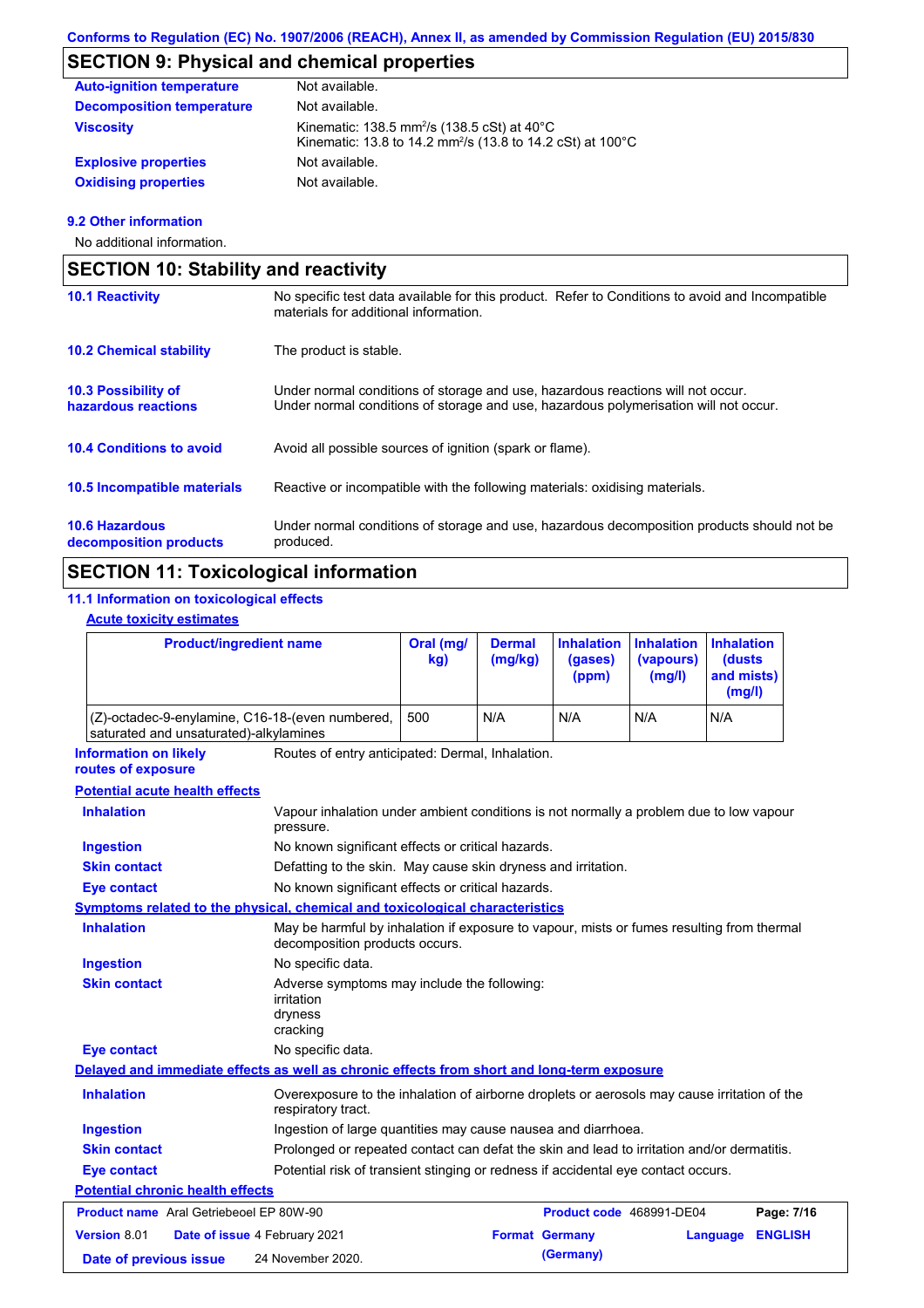### **SECTION 11: Toxicological information**

| <b>General</b>               | No known significant effects or critical hazards. |
|------------------------------|---------------------------------------------------|
| <b>Carcinogenicity</b>       | No known significant effects or critical hazards. |
| <b>Mutagenicity</b>          | No known significant effects or critical hazards. |
| <b>Developmental effects</b> | No known significant effects or critical hazards. |
| <b>Fertility effects</b>     | No known significant effects or critical hazards. |

### **SECTION 12: Ecological information**

#### **12.1 Toxicity**

**Environmental hazards** Harmful to aquatic life with long lasting effects.

#### **12.2 Persistence and degradability**

Expected to be biodegradable.

#### **12.3 Bioaccumulative potential**

This product is not expected to bioaccumulate through food chains in the environment.

| <b>12.4 Mobility in soil</b>                            |                                                                      |
|---------------------------------------------------------|----------------------------------------------------------------------|
| <b>Soil/water partition</b><br><b>coefficient (Koc)</b> | Not available.                                                       |
| <b>Mobility</b>                                         | Spillages may penetrate the soil causing ground water contamination. |

#### **12.5 Results of PBT and vPvB assessment**

Product does not meet the criteria for PBT or vPvB according to Regulation (EC) No. 1907/2006, Annex XIII.

#### **12.6 Other adverse effects**

**Other ecological information**

Spills may form a film on water surfaces causing physical damage to organisms. Oxygen transfer could also be impaired.

### **SECTION 13: Disposal considerations**

The information in this section contains generic advice and guidance. The list of Identified Uses in Section 1 should be consulted for any available use-specific information provided in the Exposure Scenario(s).

#### **13.1 Waste treatment methods**

#### **Product**

**Methods of disposal**

Where possible, arrange for product to be recycled. Dispose of via an authorised person/ licensed waste disposal contractor in accordance with local regulations.

#### **European waste catalogue (EWC) Hazardous waste** Yes.

| Waste code | <b>Waste designation</b>                                        |
|------------|-----------------------------------------------------------------|
| $130205*$  | mineral-based non-chlorinated engine, gear and lubricating oils |

However, deviation from the intended use and/or the presence of any potential contaminants may require an alternative waste disposal code to be assigned by the end user.

**Packaging**

**Methods of disposal Special precautions** Where possible, arrange for product to be recycled. Dispose of via an authorised person/ licensed waste disposal contractor in accordance with local regulations. This material and its container must be disposed of in a safe way. Care should be taken when handling emptied containers that have not been cleaned or rinsed out. Empty containers or

liners may retain some product residues. Empty containers represent a fire hazard as they may contain flammable product residues and vapour. Never weld, solder or braze empty containers. Avoid dispersal of spilt material and runoff and contact with soil, waterways, drains and sewers. **References** Commission 2014/955/EU Directive 2008/98/EC

| <b>Product name</b> Aral Getriebeoel EP 80W-90 |                                      | Product code 468991-DE04 |                  | Page: 8/16 |
|------------------------------------------------|--------------------------------------|--------------------------|------------------|------------|
| <b>Version 8.01</b>                            | <b>Date of issue 4 February 2021</b> | <b>Format Germany</b>    | Language ENGLISH |            |
| Date of previous issue                         | 24 November 2020.                    | (Germany)                |                  |            |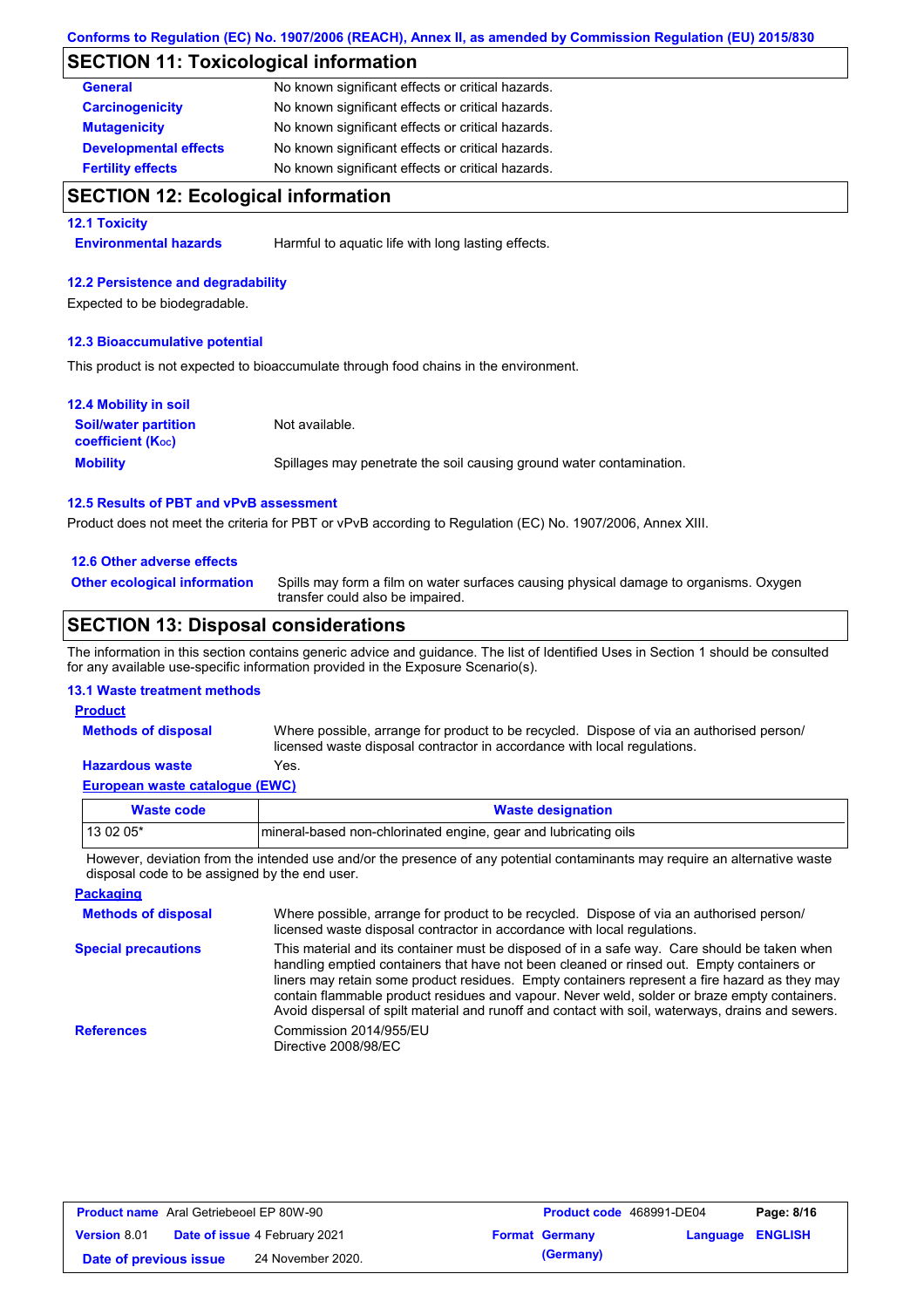#### - - - - - - - - - Not regulated. Not regulated. Not regulated. - - - **SECTION 14: Transport information ADR/RID IMDG IATA 14.1 UN number 14.2 UN proper shipping name 14.3 Transport hazard class(es) 14.4 Packing group ADN Additional information 14.5 Environmental hazards** No. 1988 | No. 1989 | No. 1989 | No. 1989 | No. 1989 | No. 1989 | No. 1989 | No. 1989 | No. 1989 | No. 1989 | Not regulated. - -<br>No. - -

**14.6 Special precautions for user** Not available.

**14.7 Transport in bulk according to IMO instruments**

Not available.

### **SECTION 15: Regulatory information**

**Other regulations REACH Status** The company, as identified in Section 1, sells this product in the EU in compliance with the current requirements of REACH. **15.1 Safety, health and environmental regulations/legislation specific for the substance or mixture EU Regulation (EC) No. 1907/2006 (REACH) Annex XIV - List of substances subject to authorisation Substances of very high concern** None of the components are listed. All components are listed or exempted. All components are listed or exempted. All components are listed or exempted. All components are listed or exempted. All components are active or exempted. All components are listed or exempted. All components are listed or exempted. **United States inventory (TSCA 8b) Australia inventory (AICS) Canada inventory China inventory (IECSC) Japan inventory (ENCS) Korea inventory (KECI) Philippines inventory (PICCS) Taiwan Chemical Substances Inventory (TCSI)** All components are listed or exempted. **Ozone depleting substances (1005/2009/EU)** Not listed. **Prior Informed Consent (PIC) (649/2012/EU)** None of the components are listed. **Annex XIV EU Regulation (EC) No. 1907/2006 (REACH) Annex XVII - Restrictions on the manufacture, placing on the market and use of certain dangerous substances, mixtures and articles** Not applicable. **Product name** Aral Getriebeoel EP 80W-90 **Version** 8.01 Aral Getriebeoel EP 80W-90 **Product code** 468991-DE04 **Page: 9/16 Date of issue** 4 February 2021 **Format Germany Language ENGLISH** 

**Date of previous issue** 24 November 2020. **(Germany)**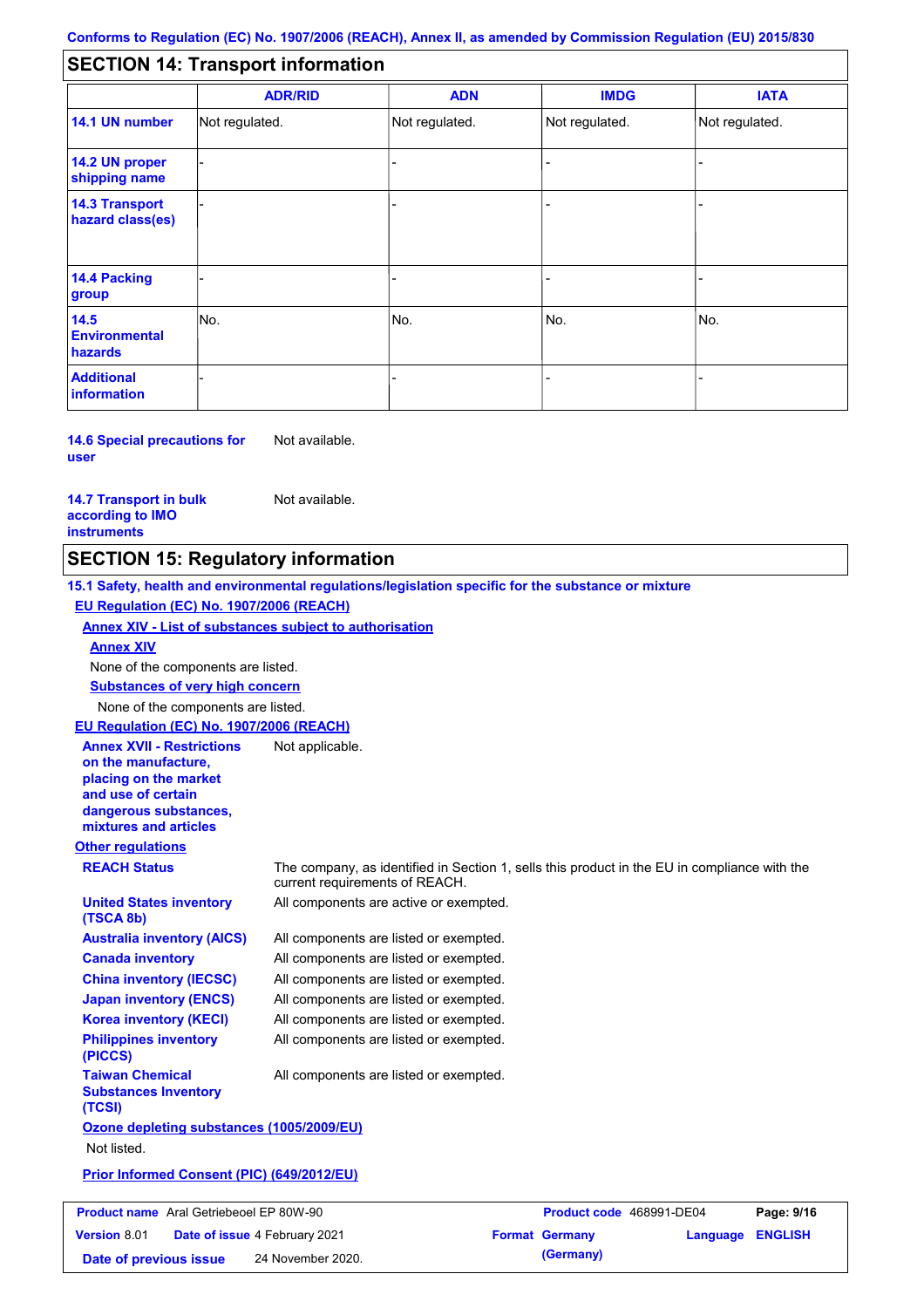# **SECTION 15: Regulatory information**

Not listed.

| EU - Water framework directive - Priority substances |  |
|------------------------------------------------------|--|
|------------------------------------------------------|--|

None of the components are listed.

#### **Seveso Directive**

This product is not controlled under the Seveso Directive.

#### **National regulations**

| <b>Hazardous incident ordinance</b>                                |                                                                                                                                                                                                                                                         |
|--------------------------------------------------------------------|---------------------------------------------------------------------------------------------------------------------------------------------------------------------------------------------------------------------------------------------------------|
| <b>Hazard class for water</b>                                      | (classified according AwSV)                                                                                                                                                                                                                             |
| <b>Prohibited Chemicals</b><br><b>Regulation</b><br>(ChemVerbotsV) | When placed on the market in Germany, this product is not subject to the Prohibited Chemicals<br>Requlation (ChemVerbotsV).                                                                                                                             |
| <b>Occupational restrictions</b>                                   | Observe employment restrictions in the following:<br>Gesetz zum Schutz der arbeitenden Jugend (Jugendarbeitsschutzgesetz – JArbSchG)<br>Gesetz zum Schutz von Müttern bei der Arbeit, in der Ausbildung und im Studium<br>(Mutterschutzgesetz – MuSchG) |
| <b>15.2 Chemical safety</b><br>assessment                          | A Chemical Safety Assessment has been carried out for one or more of the substances within<br>this mixture. A Chemical Safety Assessment has not been carried out for the mixture itself.                                                               |

# **SECTION 16: Other information**

| <b>Product name</b> Aral Getriebeoel EP 80W-90 | <b>Product code</b> 468991-DE04                                                                                                                                                                                      | Page: 10/16 |  |  |  |
|------------------------------------------------|----------------------------------------------------------------------------------------------------------------------------------------------------------------------------------------------------------------------|-------------|--|--|--|
|                                                |                                                                                                                                                                                                                      |             |  |  |  |
|                                                | 01-2119480375-34, 64742-54-7 / RRN 01-2119484627-25, 64742-55-8 / RRN<br>01-2119487077-29, 64742-56-9 / RRN 01-2119480132-48, 64742-57-0 / RRN                                                                       |             |  |  |  |
|                                                | 01-2119985177-24, 64742-45-6, 64742-52-5 / RRN 01-2119467170-45, 64742-53-6 / RRN                                                                                                                                    |             |  |  |  |
|                                                | 64741-89-5 / RRN 01-2119487067-30, 64741-95-3 / RRN 01-2119487081-40, 64741-96-4/ RRN<br>01-2119483621-38, 64742-01-4 / RRN 01-2119488707-21, 64742-44-5 / RRN                                                       |             |  |  |  |
|                                                |                                                                                                                                                                                                                      |             |  |  |  |
|                                                | VOC = Volatile Organic Compound<br>vPvB = Very Persistent and Very Bioaccumulative<br>Varies = may contain one or more of the following 64741-88-4 / RRN 01-2119488706-23,                                           |             |  |  |  |
|                                                |                                                                                                                                                                                                                      |             |  |  |  |
|                                                |                                                                                                                                                                                                                      |             |  |  |  |
|                                                | UVCB = Complex hydrocarbon substance                                                                                                                                                                                 |             |  |  |  |
|                                                | $UN = United Nations$                                                                                                                                                                                                |             |  |  |  |
|                                                | TWA = Time weighted average                                                                                                                                                                                          |             |  |  |  |
|                                                | STOT-SE = Specific Target Organ Toxicity - Single Exposure                                                                                                                                                           |             |  |  |  |
|                                                | STOT-RE = Specific Target Organ Toxicity - Repeated Exposure                                                                                                                                                         |             |  |  |  |
|                                                | SVHC = Substances of Very High Concern                                                                                                                                                                               |             |  |  |  |
|                                                | SADT = Self-Accelerating Decomposition Temperature                                                                                                                                                                   |             |  |  |  |
|                                                | <b>RRN = REACH Registration Number</b>                                                                                                                                                                               |             |  |  |  |
|                                                | REACH = Registration, Evaluation, Authorisation and Restriction of Chemicals Regulation<br>[Regulation (EC) No. 1907/2006]<br>RID = The Regulations concerning the International Carriage of Dangerous Goods by Rail |             |  |  |  |
|                                                |                                                                                                                                                                                                                      |             |  |  |  |
|                                                |                                                                                                                                                                                                                      |             |  |  |  |
|                                                | <b>PNEC = Predicted No Effect Concentration</b>                                                                                                                                                                      |             |  |  |  |
|                                                | PBT = Persistent, Bioaccumulative and Toxic                                                                                                                                                                          |             |  |  |  |
|                                                | OECD = Organisation for Economic Co-operation and Development                                                                                                                                                        |             |  |  |  |
|                                                | modified by the Protocol of 1978. ("Marpol" = marine pollution)                                                                                                                                                      |             |  |  |  |
|                                                | MARPOL = International Convention for the Prevention of Pollution From Ships, 1973 as                                                                                                                                |             |  |  |  |
|                                                | LogPow = logarithm of the octanol/water partition coefficient                                                                                                                                                        |             |  |  |  |
|                                                | <b>IMDG = International Maritime Dangerous Goods</b>                                                                                                                                                                 |             |  |  |  |
|                                                | IBC = Intermediate Bulk Container                                                                                                                                                                                    |             |  |  |  |
|                                                | IATA = International Air Transport Association                                                                                                                                                                       |             |  |  |  |
|                                                | EUH statement = CLP-specific Hazard statement<br>EWC = European Waste Catalogue<br>GHS = Globally Harmonized System of Classification and Labelling of Chemicals                                                     |             |  |  |  |
|                                                |                                                                                                                                                                                                                      |             |  |  |  |
|                                                |                                                                                                                                                                                                                      |             |  |  |  |
|                                                | ES = Exposure Scenario                                                                                                                                                                                               |             |  |  |  |
|                                                | EINECS = European Inventory of Existing Commercial chemical Substances                                                                                                                                               |             |  |  |  |
|                                                | DNEL = Derived No Effect Level                                                                                                                                                                                       |             |  |  |  |
|                                                | DMEL = Derived Minimal Effect Level                                                                                                                                                                                  |             |  |  |  |
|                                                | CSR = Chemical Safety Report                                                                                                                                                                                         |             |  |  |  |
|                                                | CSA = Chemical Safety Assessment                                                                                                                                                                                     |             |  |  |  |
|                                                | CAS = Chemical Abstracts Service<br>CLP = Classification, Labelling and Packaging Regulation [Regulation (EC) No. 1272/2008]                                                                                         |             |  |  |  |
|                                                | <b>BCF</b> = Bioconcentration Factor                                                                                                                                                                                 |             |  |  |  |
|                                                | ATE = Acute Toxicity Estimate                                                                                                                                                                                        |             |  |  |  |
|                                                | Road                                                                                                                                                                                                                 |             |  |  |  |
|                                                | ADR = The European Agreement concerning the International Carriage of Dangerous Goods by                                                                                                                             |             |  |  |  |
|                                                |                                                                                                                                                                                                                      |             |  |  |  |
|                                                | Inland Waterway                                                                                                                                                                                                      |             |  |  |  |

| <b>Product name</b> Aral Getriebeoel EP 80W-90 |                                      | Product code 468991-DE04 |                  | Page: 10/16 |
|------------------------------------------------|--------------------------------------|--------------------------|------------------|-------------|
| <b>Version 8.01</b>                            | <b>Date of issue 4 February 2021</b> | <b>Format Germany</b>    | Language ENGLISH |             |
| Date of previous issue                         | 24 November 2020.                    | (Germany)                |                  |             |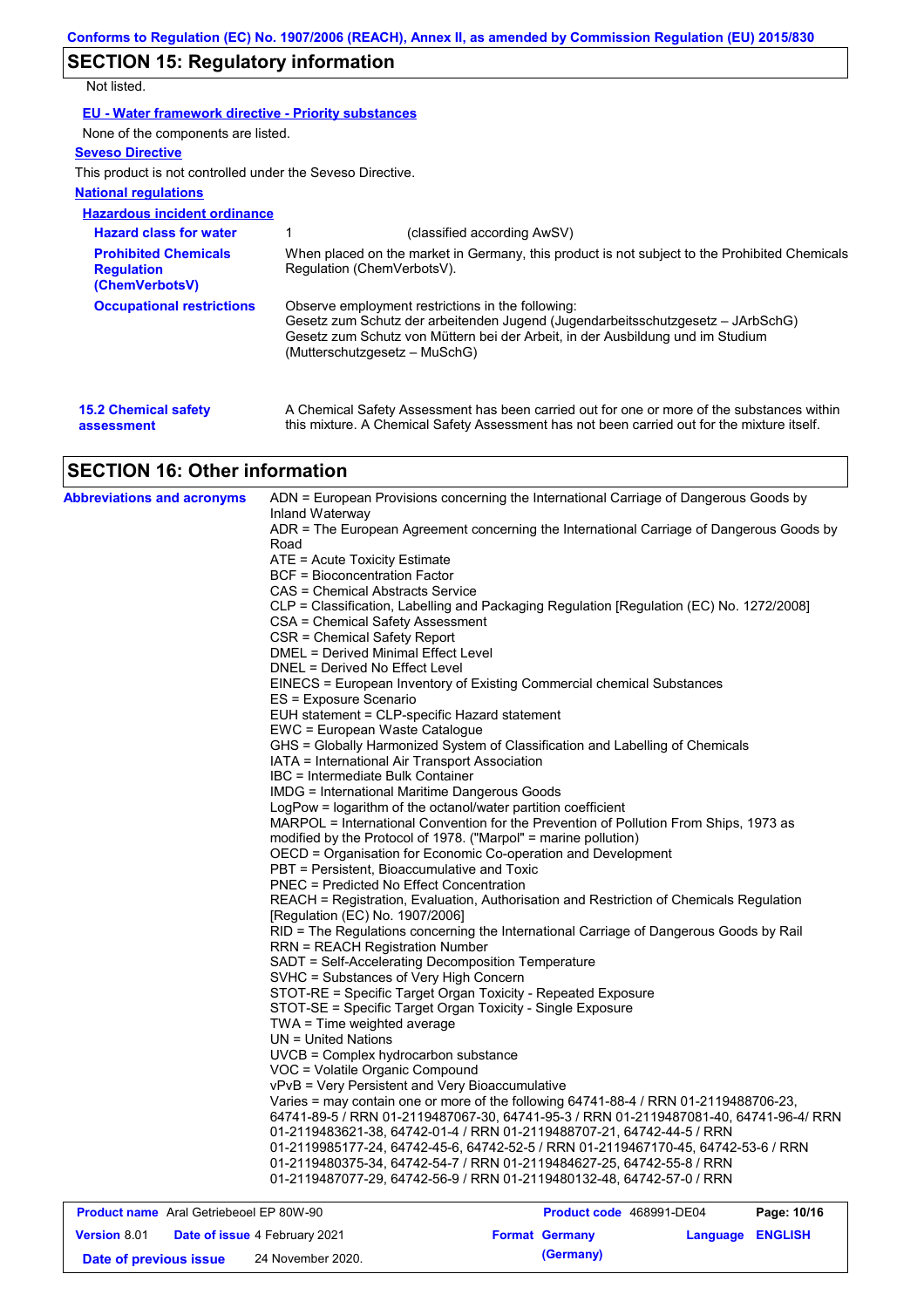### **SECTION 16: Other information**

01-2119489287-22, 64742-58-1, 64742-62-7 / RRN 01-2119480472-38, 64742-63-8, 64742-65-0 / RRN 01-2119471299-27, 64742-70-7 / RRN 01-2119487080-42, 72623-85-9 / RRN 01-2119555262-43, 72623-86-0 / RRN 01-2119474878-16, 72623-87-1 / RRN 01-2119474889-13

#### **Procedure used to derive the classification according to Regulation (EC) No. 1272/2008 [CLP/GHS]**

| <b>Classification</b><br>Aquatic Chronic 3, H412       |                                                                                                                                     | <b>Justification</b>                                                                                                                                                                                                                                                                                                                                                                                                                                                                    |
|--------------------------------------------------------|-------------------------------------------------------------------------------------------------------------------------------------|-----------------------------------------------------------------------------------------------------------------------------------------------------------------------------------------------------------------------------------------------------------------------------------------------------------------------------------------------------------------------------------------------------------------------------------------------------------------------------------------|
|                                                        |                                                                                                                                     | Calculation method                                                                                                                                                                                                                                                                                                                                                                                                                                                                      |
| <b>Full text of abbreviated H</b><br><b>statements</b> | H302<br>H304<br>H314<br>H318                                                                                                        | Harmful if swallowed.<br>May be fatal if swallowed and enters airways.<br>Causes severe skin burns and eye damage.<br>Causes serious eye damage.                                                                                                                                                                                                                                                                                                                                        |
|                                                        | H335<br>H373<br>H400                                                                                                                | May cause respiratory irritation.<br>May cause damage to organs through prolonged or repeated<br>exposure.<br>Very toxic to aquatic life.                                                                                                                                                                                                                                                                                                                                               |
| <b>Full text of classifications</b><br>[CLP/GHS]       | H410<br>Acute Tox, 4<br>Aquatic Acute 1<br>Aquatic Chronic 1<br>Asp. Tox. 1<br>Eye Dam. 1<br>Skin Corr. 1B<br>STOT RE 2<br>STOT SE3 | Very toxic to aquatic life with long lasting effects.<br><b>ACUTE TOXICITY - Category 4</b><br>SHORT-TERM (ACUTE) AQUATIC HAZARD - Category 1<br>LONG-TERM (CHRONIC) AQUATIC HAZARD - Category 1<br><b>ASPIRATION HAZARD - Category 1</b><br>SERIOUS EYE DAMAGE/EYE IRRITATION - Category 1<br>SKIN CORROSION/IRRITATION - Category 1B<br>SPECIFIC TARGET ORGAN TOXICITY - REPEATED<br><b>EXPOSURE - Category 2</b><br>SPECIFIC TARGET ORGAN TOXICITY - SINGLE EXPOSURE -<br>Category 3 |
| <b>History</b>                                         |                                                                                                                                     |                                                                                                                                                                                                                                                                                                                                                                                                                                                                                         |
| Date of issue/Date of<br>revision                      | 04/02/2021.                                                                                                                         |                                                                                                                                                                                                                                                                                                                                                                                                                                                                                         |
| Date of previous issue                                 | 24/11/2020.                                                                                                                         |                                                                                                                                                                                                                                                                                                                                                                                                                                                                                         |
| <b>Prepared by</b>                                     | <b>Product Stewardship</b>                                                                                                          |                                                                                                                                                                                                                                                                                                                                                                                                                                                                                         |

#### **Indicates information that has changed from previously issued version.**

#### **Notice to reader**

All reasonably practicable steps have been taken to ensure this data sheet and the health, safety and environmental information contained in it is accurate as of the date specified below. No warranty or representation, express or implied is made as to the accuracy or completeness of the data and information in this data sheet.

The data and advice given apply when the product is sold for the stated application or applications. You should not use the product other than for the stated application or applications without seeking advice from BP Group.

It is the user's obligation to evaluate and use this product safely and to comply with all applicable laws and regulations. The BP Group shall not be responsible for any damage or injury resulting from use, other than the stated product use of the material, from any failure to adhere to recommendations, or from any hazards inherent in the nature of the material. Purchasers of the product for supply to a third party for use at work, have a duty to take all necessary steps to ensure that any person handling or using the product is provided with the information in this sheet. Employers have a duty to tell employees and others who may be affected of any hazards described in this sheet and of any precautions that should be taken. You can contact the BP Group to ensure that this document is the most current available. Alteration of this document is strictly prohibited.

| <b>Product name</b> Aral Getriebeoel EP 80W-90              |  | <b>Product code</b> 468991-DE04 |                         | Page: 11/16 |
|-------------------------------------------------------------|--|---------------------------------|-------------------------|-------------|
| <b>Date of issue 4 February 2021</b><br><b>Version 8.01</b> |  | <b>Format Germany</b>           | <b>Language ENGLISH</b> |             |
| 24 November 2020.<br>Date of previous issue                 |  | (Germany)                       |                         |             |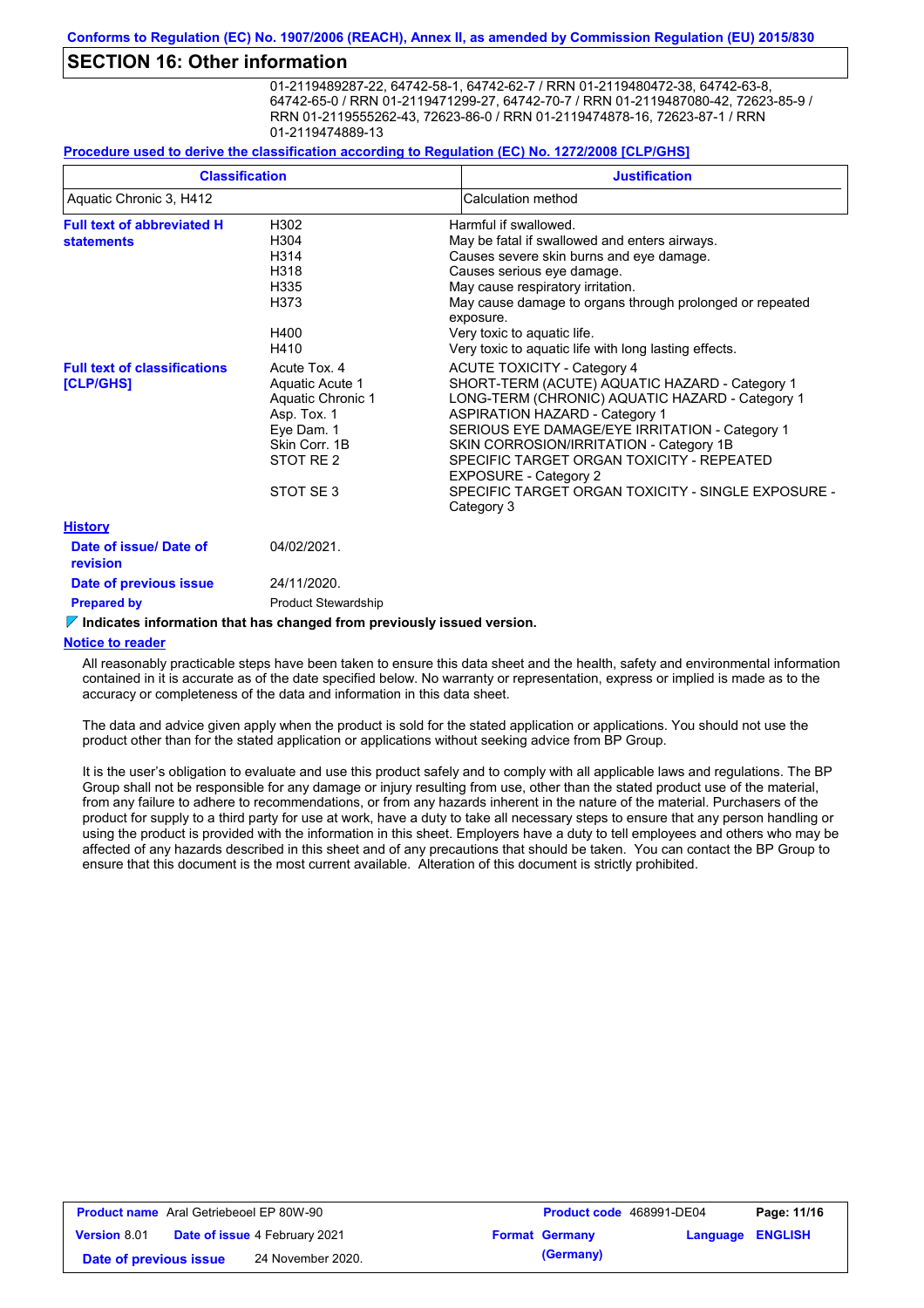

**Industrial**

### **Annex to the extended Safety Data Sheet (eSDS)**

**Identification of the substance or mixture**

| <b>Product definition</b>                                              | Mixture                                                                                                                                                                                                                                                                                                                                                                         |
|------------------------------------------------------------------------|---------------------------------------------------------------------------------------------------------------------------------------------------------------------------------------------------------------------------------------------------------------------------------------------------------------------------------------------------------------------------------|
| Code                                                                   | 468991-DE04                                                                                                                                                                                                                                                                                                                                                                     |
| <b>Product name</b>                                                    | Aral Getriebeoel EP 80W-90                                                                                                                                                                                                                                                                                                                                                      |
| <b>Section 1: Title</b>                                                |                                                                                                                                                                                                                                                                                                                                                                                 |
| <b>Short title of the exposure</b><br>scenario                         | General use of lubricants and greases in vehicles or machinery - Industrial                                                                                                                                                                                                                                                                                                     |
| <b>List of use descriptors</b>                                         | <b>Identified use name:</b> General use of lubricants and greases in vehicles or<br>machinery-Industrial<br>Process Category: PROC01, PROC08b, PROC09, PROC02<br>Sector of end use: SU03<br><b>Subsequent service life relevant for that use: No.</b><br><b>Environmental Release Category: ERC04, ERC07</b><br>Specific Environmental Release Category: ATIEL-ATC SPERC 4.Biv1 |
| <b>Processes and activities</b><br>covered by the exposure<br>scenario | Covers general use of lubricants and greases in vehicles or machinery in closed<br>systems. Includes filling and draining of containers and operation of enclosed<br>machinery (including engines) and associated maintenance and storage activities.                                                                                                                           |

### **Section 2 Operational conditions and risk management measures**

**Section 2.1 Control of worker exposure** No exposure scenario is presented because the product is not classified for Human Health **Contributing scenarios: Operational conditions and risk management measures**

| <b>Section 2.2: Control of environmental exposure</b>                                                                         |                                                                                         |
|-------------------------------------------------------------------------------------------------------------------------------|-----------------------------------------------------------------------------------------|
| <b>Amounts used:</b>                                                                                                          |                                                                                         |
| <b>EU tonnage of risk determining substance</b> 2.63E+3 Tonnes/year<br>per year:                                              |                                                                                         |
| <b>Frequency and duration of use:</b>                                                                                         |                                                                                         |
| <b>Emission days</b>                                                                                                          | 300                                                                                     |
| <b>Environment factors not influenced by risk</b><br>management:                                                              |                                                                                         |
| <b>Local freshwater dilution factor</b>                                                                                       | 10                                                                                      |
| Local marine water dilution factor                                                                                            | 100                                                                                     |
| <b>Other conditions affecting environmental</b><br>exposure:                                                                  | Negligible wastewater emissions as process operates without water<br>contact            |
| Release fraction to air (after typical onsite)<br><b>RMMs</b> )                                                               | 5.00E-05                                                                                |
| Release fraction to soil from process (after<br>typical onsite RMMs)                                                          | 0                                                                                       |
| Release fraction to wastewater from process Not available.<br>(after typical onsite RMMs and before<br>sewage treatment plan) |                                                                                         |
| <b>Technical conditions and measures at</b><br>process level (source) to prevent release:                                     | Common practices vary across sites thus conservative process<br>release estimates used. |
| Aral Getriebeoel EP 80W-90                                                                                                    | General use of lubricants and greases in vehicles or<br>machinery - Industrial          |
|                                                                                                                               | 12/16                                                                                   |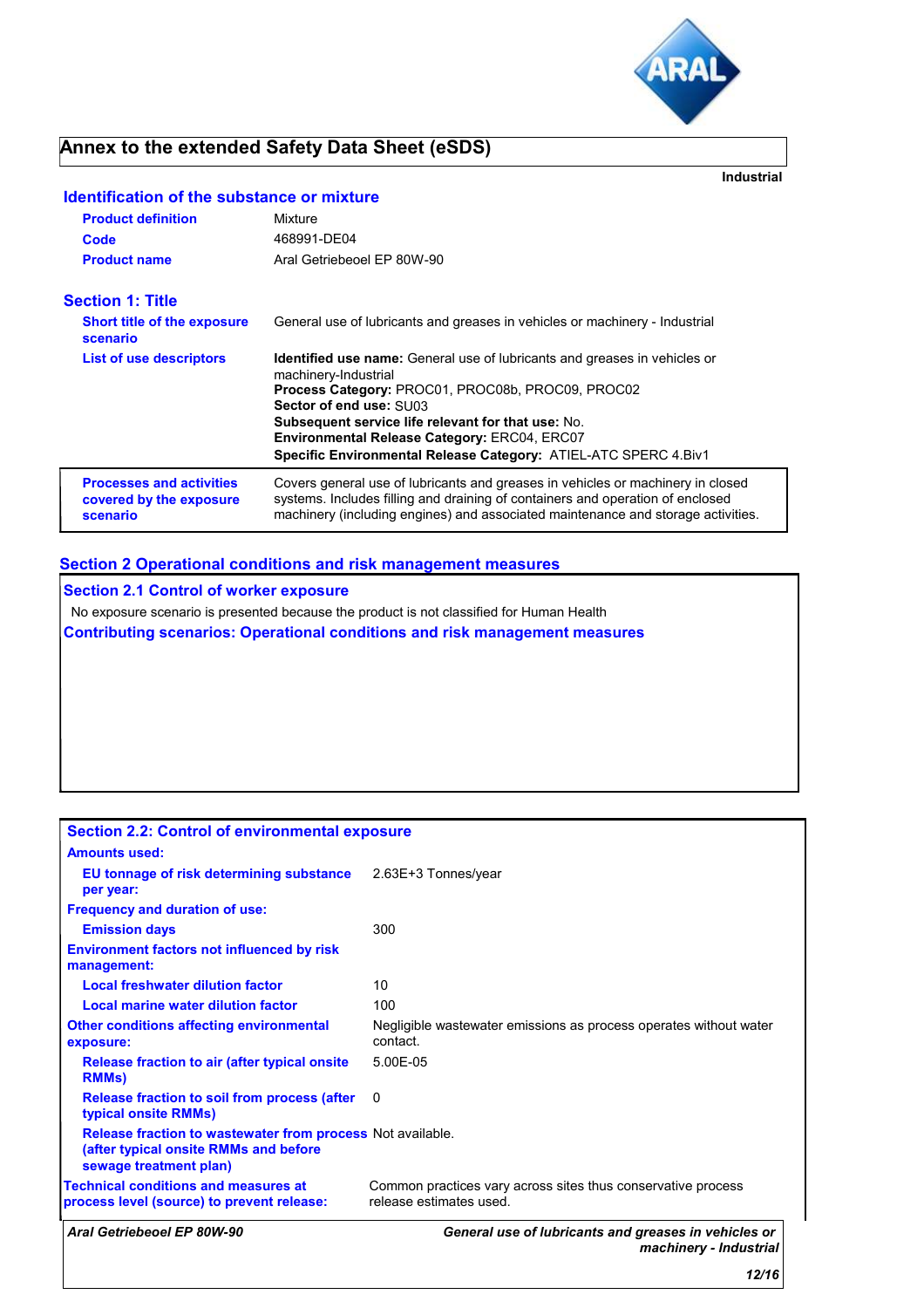| <b>Technical on-site conditions and measures</b><br>to reduce or limit discharges, air emissions<br>and releases to soil: | Prevent discharge of undissolved substance to or recover from onsite<br>wastewater<br>User sites are assumed to be provided with oil/water separators and<br>waste water to be discharged via a sewage treatment plant |
|---------------------------------------------------------------------------------------------------------------------------|------------------------------------------------------------------------------------------------------------------------------------------------------------------------------------------------------------------------|
| <b>Organisational measures to prevent/limit</b><br>release from site:                                                     | Do not apply industrial sludge to natural soils.<br>Sewage sludge should be incinerated, contained or reclaimed.                                                                                                       |
| <b>Conditions and measures related to sewage</b><br>treatment plant:                                                      |                                                                                                                                                                                                                        |
| <b>Estimated substance removal from</b><br>wastewater via on-site sewage treatment                                        | Not available.                                                                                                                                                                                                         |
| Assumed domestic sewage treatment plant<br>flow rate (m3/d)                                                               | $2.00E + 3$                                                                                                                                                                                                            |
| Maximum allowable site tonnage (Msafe)<br>based on release following total wastewater<br>treatment removal as product:    | Not available.                                                                                                                                                                                                         |
| <b>Conditions and measures related to external</b><br>treatment of waste for disposal:                                    | External treatment and disposal of waste should comply with<br>applicable local and/or national regulations.                                                                                                           |
| <b>Conditions and measures related to external</b><br>recovery of waste:                                                  | External recovery and recycling of waste should comply with<br>applicable local and/or national regulations.                                                                                                           |
|                                                                                                                           |                                                                                                                                                                                                                        |
|                                                                                                                           |                                                                                                                                                                                                                        |

### **Section 3: Exposure estimation and reference to its source**

| <b>Exposure estimation and reference to its source - Environment</b> |                                                                                             |  |  |
|----------------------------------------------------------------------|---------------------------------------------------------------------------------------------|--|--|
| <b>Exposure assessment (environment):</b>                            | Used ECETOC TRA model (May 2010 release).                                                   |  |  |
| <b>Exposure estimation and reference to its source - Workers</b>     |                                                                                             |  |  |
| <b>Exposure assessment (human):</b>                                  | No exposure scenario is presented because the product is not<br>classified for Human Health |  |  |

### **Section 4: Guidance to check compliance with the exposure scenario**

| <b>Environment</b> | Guidance is based on assumed operating conditions which may not<br>be applicable to all sites; thus, scaling may be necessary to define<br>appropriate site-specific risk management measures. Further details<br>on scaling and control technologies are provided in SPERC factsheet.<br>If scaling reveals a condition of unsafe use (i.e., RCRs $> 1$ ),<br>additional RMMs or a site-specific chemical safety assessment is<br>required. For further information see www.ATIEL.org/REACH_GES |
|--------------------|--------------------------------------------------------------------------------------------------------------------------------------------------------------------------------------------------------------------------------------------------------------------------------------------------------------------------------------------------------------------------------------------------------------------------------------------------------------------------------------------------|
| <b>Health</b>      | No exposure scenario is presented because the product is not<br>classified for Human Health                                                                                                                                                                                                                                                                                                                                                                                                      |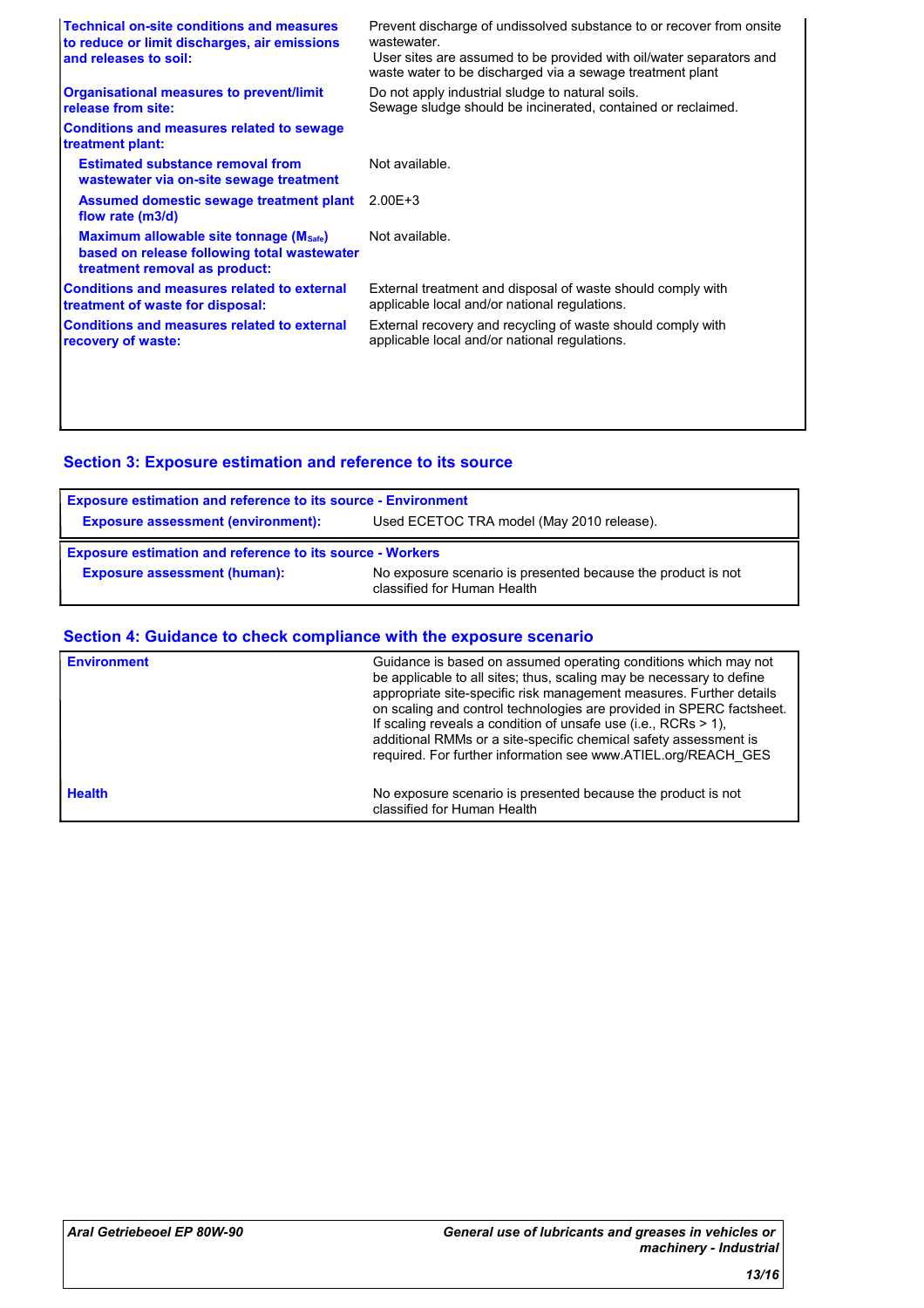

### **Annex to the extended Safety Data Sheet (eSDS)**

**Professional**

# **Identification of the substance or mixture**

| <b>Product definition</b><br>Code<br><b>Product name</b>               | Mixture<br>468991-DE04<br>Aral Getriebeoel EP 80W-90                                                                                                                                                                                                                                                                                                                            |
|------------------------------------------------------------------------|---------------------------------------------------------------------------------------------------------------------------------------------------------------------------------------------------------------------------------------------------------------------------------------------------------------------------------------------------------------------------------|
| <b>Section 1: Title</b>                                                |                                                                                                                                                                                                                                                                                                                                                                                 |
| <b>Short title of the exposure</b><br>scenario                         | General use of lubricants and greases in vehicles or machinery - Professional                                                                                                                                                                                                                                                                                                   |
| <b>List of use descriptors</b>                                         | <b>Identified use name:</b> General use of lubricants and greases in vehicles or<br>machinery-Professional<br>Process Category: PROC01, PROC02, PROC08a, PROC08b, PROC20<br>Sector of end use: SU22<br>Subsequent service life relevant for that use: No.<br>Environmental Release Category: ERC09a, ERC09b<br>Specific Environmental Release Category: ATIEL-ATC SPERC 9.Bp.v1 |
| <b>Processes and activities</b><br>covered by the exposure<br>scenario | Covers general use of lubricants and greases in vehicles or machinery in closed<br>systems. Includes filling and draining of containers and operation of enclosed<br>machinery (including engines) and associated maintenance and storage activities.                                                                                                                           |

### **Section 2 Operational conditions and risk management measures**

**Section 2.1 Control of worker exposure**

No exposure scenario is presented because the product is not classified for Human Health

**Contributing scenarios: Operational conditions and risk management measures**

| <b>Section 2.2: Control of environmental exposure</b>                                                                         |                                                                                         |
|-------------------------------------------------------------------------------------------------------------------------------|-----------------------------------------------------------------------------------------|
| <b>Amounts used:</b>                                                                                                          |                                                                                         |
| EU tonnage of risk determining substance<br>per year:                                                                         | 5.39 Tonnes/year                                                                        |
| <b>Frequency and duration of use:</b>                                                                                         |                                                                                         |
| <b>Emission days</b>                                                                                                          | 365                                                                                     |
| <b>Environment factors not influenced by risk</b><br>management:                                                              |                                                                                         |
| <b>Local freshwater dilution factor</b>                                                                                       | 10                                                                                      |
| Local marine water dilution factor                                                                                            | 100                                                                                     |
| <b>Other conditions affecting environmental</b><br>exposure:                                                                  | Negligible wastewater emissions as process operates without water<br>contact.           |
| Release fraction to air (after typical onsite<br><b>RMMs</b> )                                                                | 1.00E-04                                                                                |
| Release fraction to soil from process (after<br>typical onsite RMMs)                                                          | $1F-0.3$                                                                                |
| Release fraction to wastewater from process Not available.<br>(after typical onsite RMMs and before<br>sewage treatment plan) |                                                                                         |
| <b>Technical conditions and measures at</b><br>process level (source) to prevent release:                                     | Common practices vary across sites thus conservative process<br>release estimates used. |
| Aral Getriebeoel EP 80W-90                                                                                                    | General use of lubricants and greases in vehicles or<br>machinery - Professional        |
|                                                                                                                               | 14/16                                                                                   |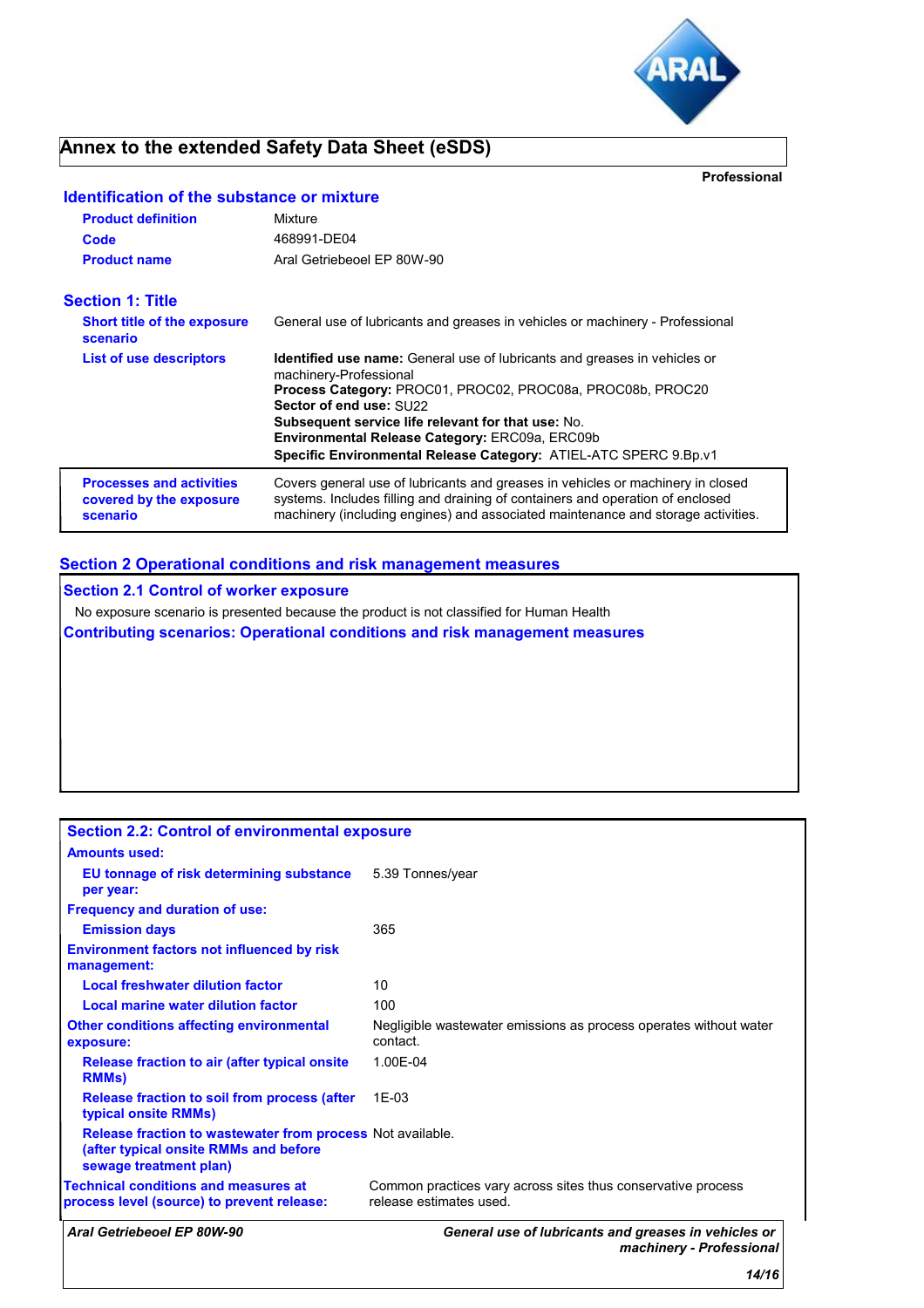| <b>Technical on-site conditions and measures</b><br>to reduce or limit discharges, air emissions<br>and releases to soil: | Prevent discharge of undissolved substance to or recover from onsite<br>wastewater. User sites are assumed to be provided with oil/water<br>separators and waste water to be discharged via a sewage treatment<br>plant |
|---------------------------------------------------------------------------------------------------------------------------|-------------------------------------------------------------------------------------------------------------------------------------------------------------------------------------------------------------------------|
| <b>Organisational measures to prevent/limit</b><br>release from site:                                                     | Do not apply industrial sludge to natural soils.<br>Sewage sludge should be incinerated, contained or reclaimed.                                                                                                        |
| <b>Conditions and measures related to sewage</b><br>treatment plant:                                                      |                                                                                                                                                                                                                         |
| <b>Estimated substance removal from</b><br>wastewater via on-site sewage treatment                                        | No data available yet                                                                                                                                                                                                   |
| Assumed domestic sewage treatment plant<br>flow rate (m3/d)                                                               | $2.00E + 3$                                                                                                                                                                                                             |
| Maximum allowable site tonnage (Msafe)<br>based on release following total wastewater<br>treatment removal as product:    | No data available yet                                                                                                                                                                                                   |
| <b>Conditions and measures related to external</b><br>treatment of waste for disposal:                                    | External treatment and disposal of waste should comply with<br>applicable local and/or national regulations.                                                                                                            |
| <b>Conditions and measures related to external</b><br>recovery of waste:                                                  | External recovery and recycling of waste should comply with<br>applicable local and/or national regulations.                                                                                                            |
|                                                                                                                           |                                                                                                                                                                                                                         |
|                                                                                                                           |                                                                                                                                                                                                                         |

### **Section 3: Exposure estimation and reference to its source**

| <b>Exposure estimation and reference to its source - Environment</b> |                                           |  |
|----------------------------------------------------------------------|-------------------------------------------|--|
| <b>Exposure assessment (environment):</b>                            | Used ECETOC TRA model (May 2010 release). |  |
| <b>Exposure estimation and reference to its source - Workers</b>     |                                           |  |
|                                                                      |                                           |  |

### **Section 4: Guidance to check compliance with the exposure scenario**

| <b>Environment</b> | Guidance is based on assumed operating conditions which may not<br>be applicable to all sites; thus, scaling may be necessary to define<br>appropriate site-specific risk management measures. Further details<br>on scaling and control technologies are provided in SPERC factsheet.<br>If scaling reveals a condition of unsafe use (i.e., RCRs $> 1$ ),<br>additional RMMs or a site-specific chemical safety assessment is<br>required. For further information see www.ATIEL.org/REACH_GES |
|--------------------|--------------------------------------------------------------------------------------------------------------------------------------------------------------------------------------------------------------------------------------------------------------------------------------------------------------------------------------------------------------------------------------------------------------------------------------------------------------------------------------------------|
| <b>Health</b>      | No exposure scenario is presented because the product is not<br>classified for Human Health                                                                                                                                                                                                                                                                                                                                                                                                      |